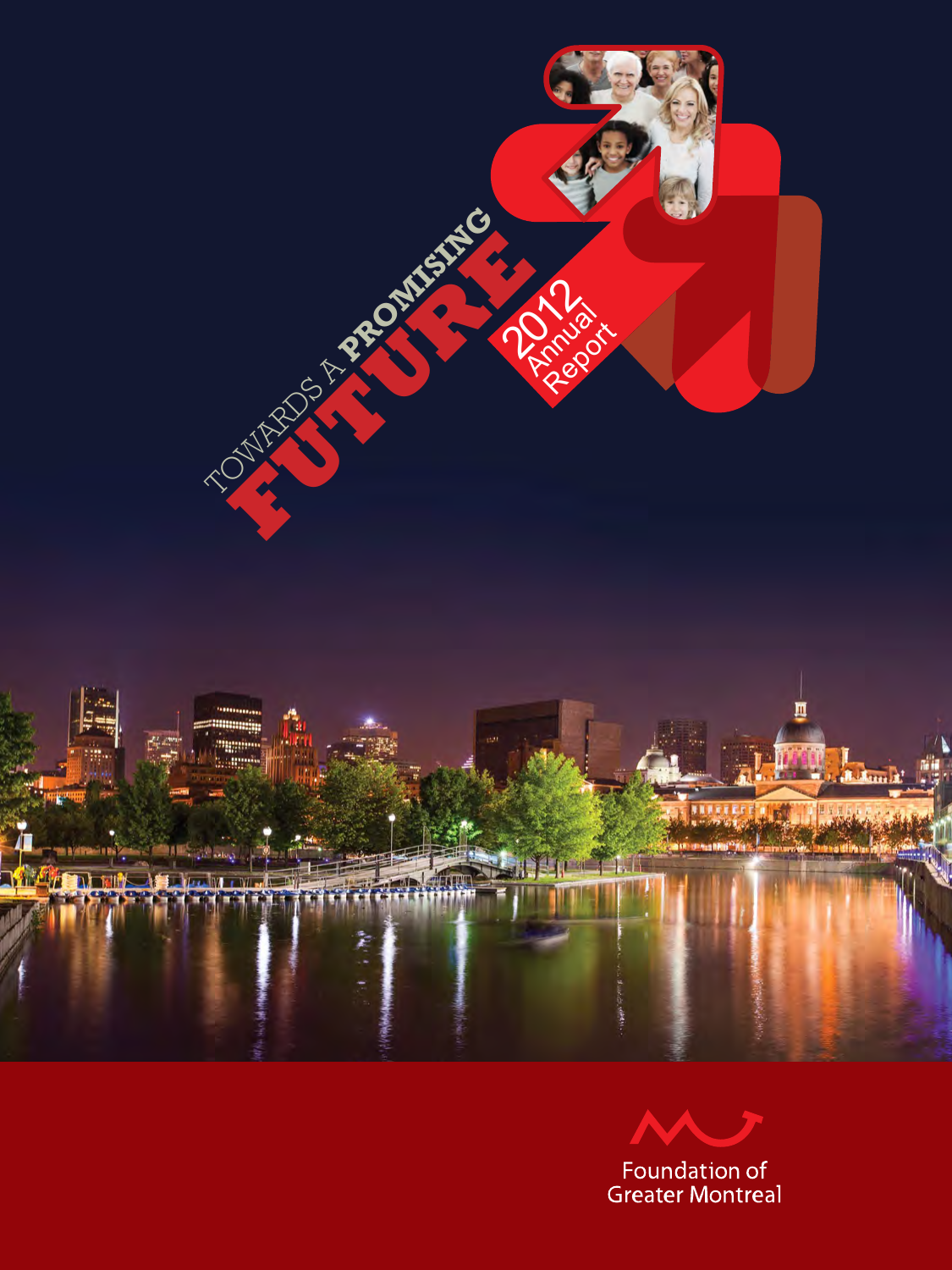# The greening of the **FGM**

his annual report constitutes the first modest step towards the adoption by the Foundation of Greater In this annual report constitutes the first modest step towards the adoption by the Foundation of Greater<br>Montreal (FGM) of a greening strategy driven by ecological and economic considerations. Thus, the<br>FGM intends to mat



## The **heart**  of Montréal's philanthropy

**The FGM is a charitable organization dedicated to the well-being of the Greater Montréal community**. To that end, it establishes and manages endowment funds and distributes their income in the form of grants to local charitable organizations working in the areas of health, social development, arts and culture, education, and the environment.



The FGM is a member of *Community Foundations of Canada* (CFC), an organization numbering 180 members that reach thousands of cities and towns across Canada, and whose collective assets total more than \$3 billion. The oldest Canadian community foundation was established in Winnipeg in 1921 while Montréal's became the country's 109th in 1999.

Today, some 1,400 community foundations across the world share their skills and information in the pursuit of their missions.

*FOR MORE INFORMATION:* **Foundation of Greater Montreal** 1, Place Ville-Marie, suite 1918, Montréal (Québec) H3B 2C3 Telephone: 514-866-0808 Fax: 514-866-4202 info@fgmtl.org www.fgmtl.org

Charitable organization registration number: 88197 9124 RR 0001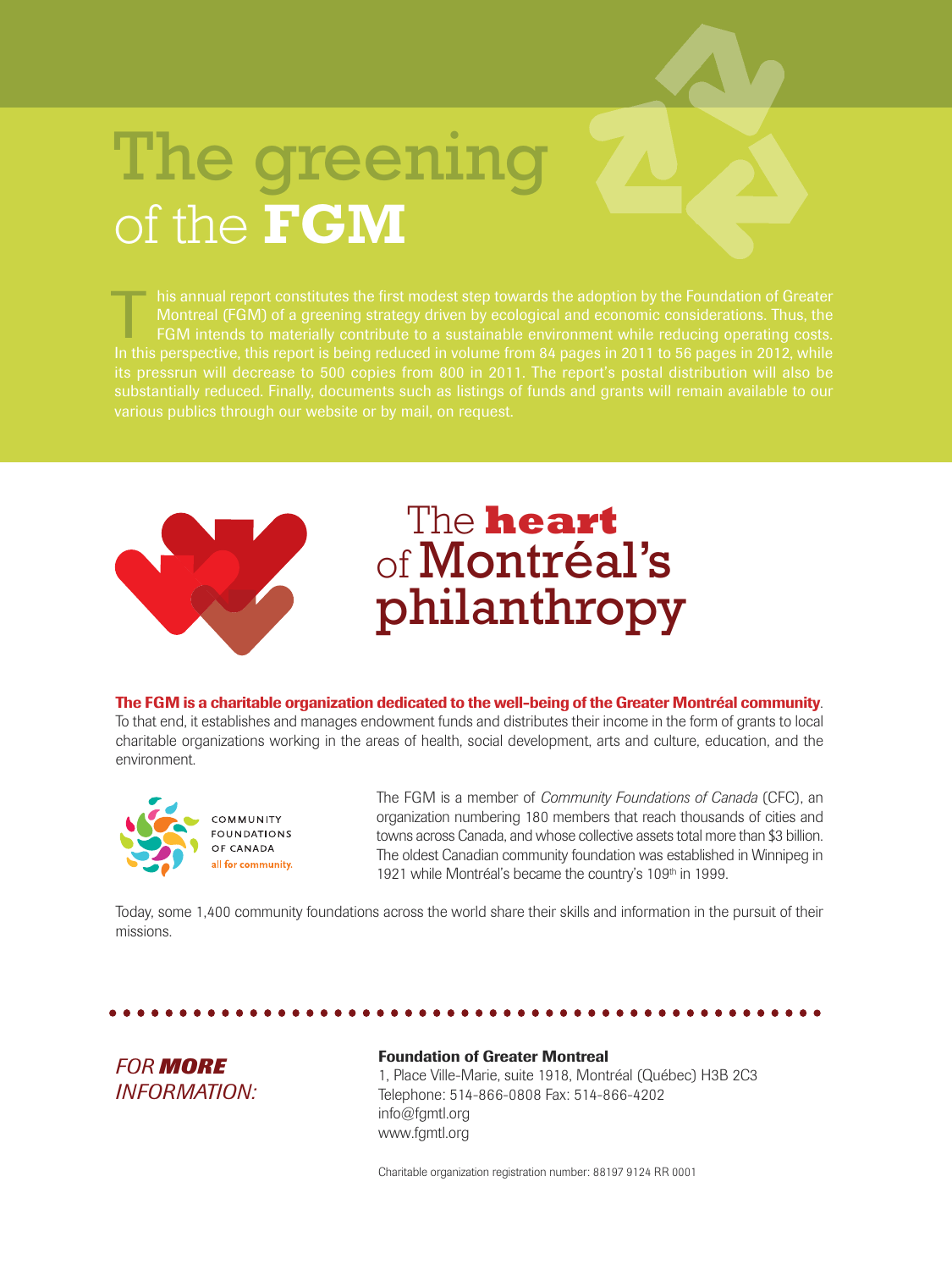#### **MESSAGE FROM THE MANAGEMENT**

# A year of consolidation

The year 2012 saw the Foundation reach a solidly grounded maturity and increase its

## **growth to the tune of 29 new funds.**

he FGM also distributed close to \$1,200,000 in grants to Greater Montréal charities. Thanks to its competitive investment performance, it can look forward to distributing grants again in 2013. T

This success is due to the outstanding contribution of the FGM's first President and CEO, Kathleen Weil, of her successor's, Marina Boulos (whose mandate expired last December) and of a succession of directors, staff members, and volunteers who, over the years, have all in their own way helped bring the Foundation to maturity.

It is therefore with confidence that we look forward to a future that will see the Foundation increase its contribution to the well-being of a Greater Montréal that is so dear to our hearts.



**Richard W. Pound** *Chairman of the Board*



**Gaston E. Bouchard** *Interim President and CEO*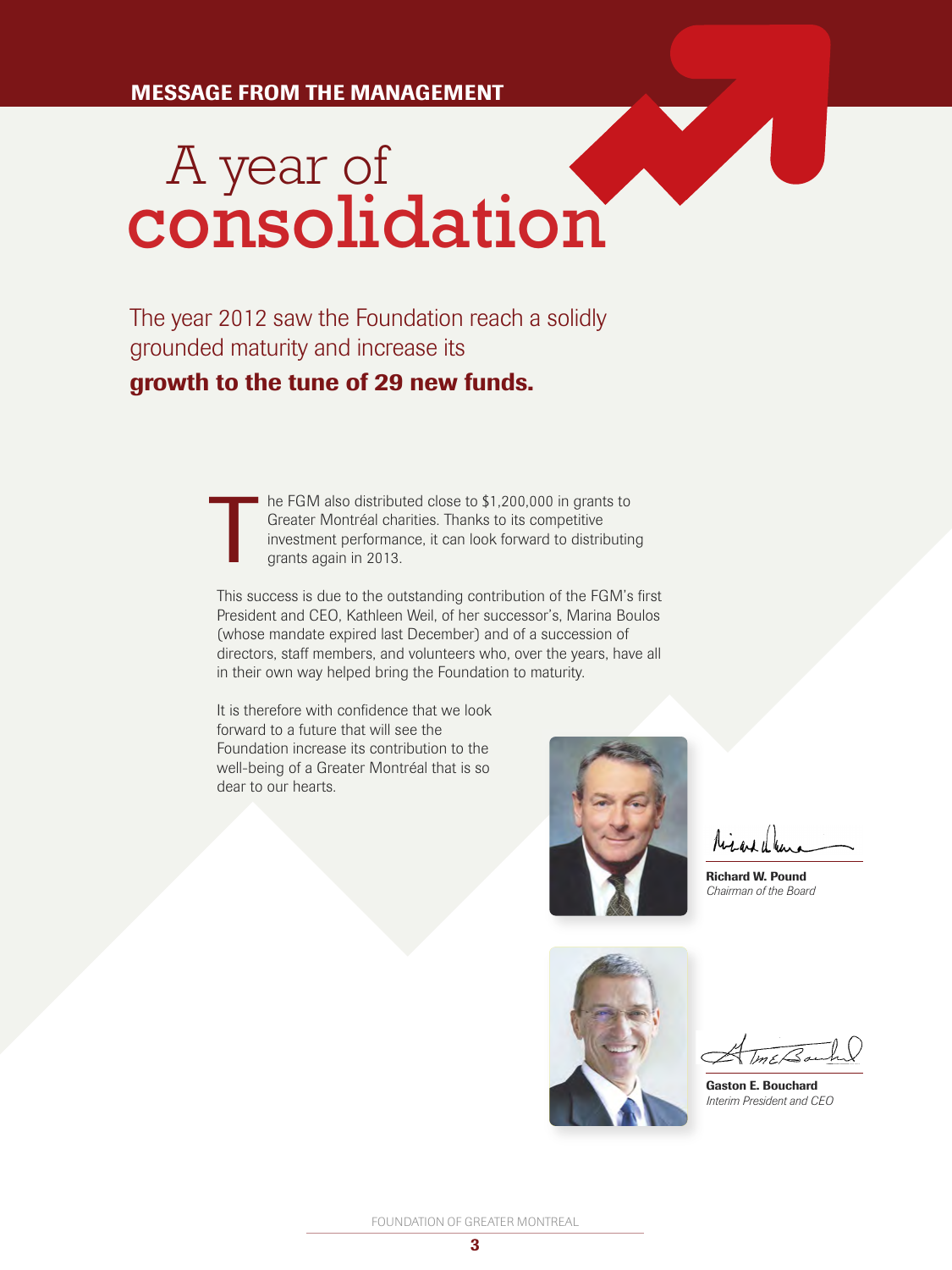# FGM Endowment Funds

Endowment funds ensure donors enjoy the greatest possible flexibility by allowing them to support the causes or areas that are dear to their hearts. To that end, the FGM invests the funds' capital in order to generate revenues that donors may distribute as they see fit through one of the following vehicles:

## **Community Funds** (unrestricted)

Donors rely on the FGM to determine the areas and priorities that require attention and to invest their contributions accordingly.

#### **Field-of-interest Funds**

These funds allow donors to choose one or more areas in need of financial support and allow the FGM to determine funding priorities within their chosen areas.

## **Donor-advised Funds**

Owners of these funds recommend to the FGM, on annual basis, the area or organization that will benefit from the revenues generated by their funds. In this respect, these funds are akin to a private foundation without the inherent financial or administrative hassles.

## **Designated Funds**

Donors designate those charitable organizations that will benefit from the revenues generated by their funds. In the event a designated organization ceases operations, revenues are assigned to a similar organization.

#### **Memorial Funds**

These funds may be created in the memory of a person or family, or to commemorate an important event. Once created, they are managed in the same way as any other endowment fund.

### **Scholarship Funds**

Donors assign their funds' revenues to scholarships. They may determine eligibility criteria themselves.

## **Organizational Endowment Funds**

Organizations may create funds of which they become the beneficiaries so they can rely on a permanent source of revenues in addition to any income they may generate from fund-raising campaigns. Those who wish to contribute to such a fund may do so through the FGM or by contacting an organization directly.

### **Organizational Managed Funds**

Charitable organizations and foundations may entrust the FGM with the long-term management of their endowment funds while remaining the owners of their funds and controlling the distribution of their revenues.

#### . . . . . *Note:*

Those who so wish may consult the complete list of FGM funds at **www.fgmtl.org** or dial 514-866-0808 in order to obtain a copy of the list by mail.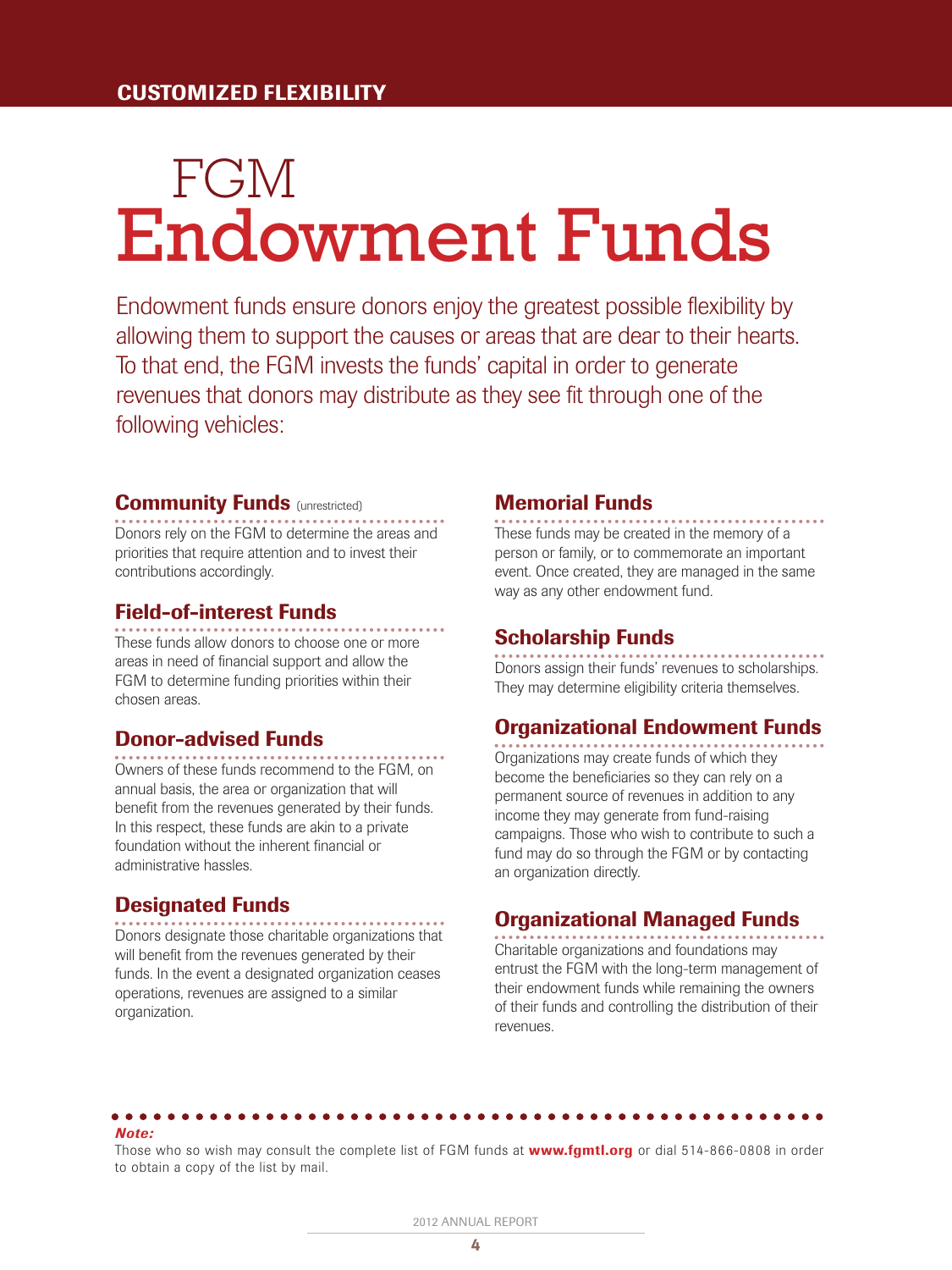## The FGM welcomed 29 new funds in 2012 In all, 29 organizations or individuals have entrusted the FGM with the management of funds **totaling \$7 million**.

enerally, individuals choose to create *Donor-advised Funds* that allow them to designate, on an annual basis, one or more community organizations or areas that will benefit from their generosity. Thus, donors enjoy the benefits of a private foundation without the inherent administrative hassles. Individuals may also transfer donations to the *Community Fund* and let the FGM distribute their enerally, individuals choose to create *Donor-advised Funds* that allow them to designate, on a annual basis, one or more community organizations or areas that will benefit from their general Thus, donors enjoy the benefit needs and economic conditions.

Organizations that entrusted their funds to the FGM in 2012 created *Organizational Endowment Funds* whose revenues will be used to support their activities.

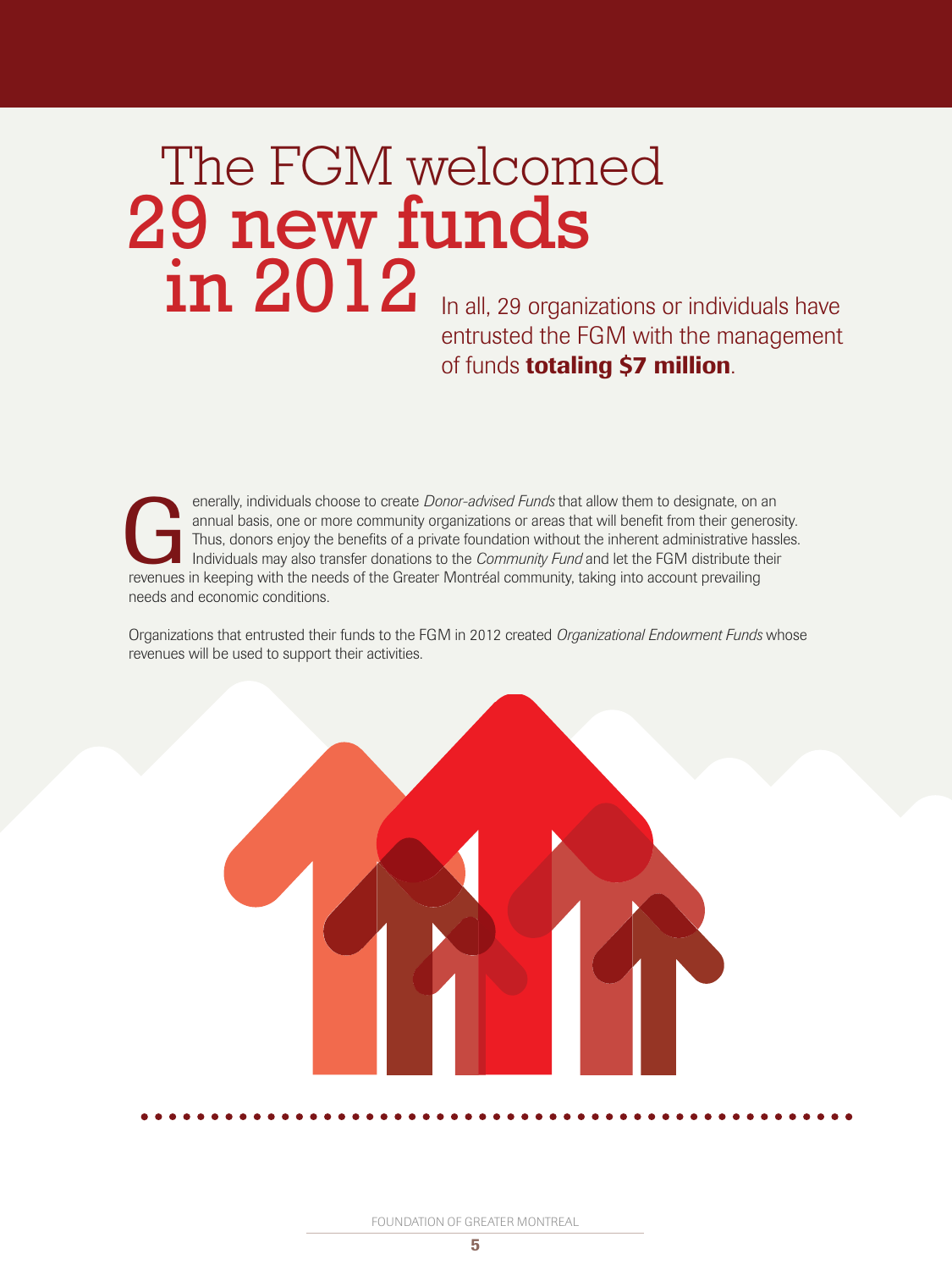# dedicated to the rigorous management of the funds entrusted to the FGM



**Normand Grégoire** *Chairman, Investment Committee* 

The Investment Committee is a standing committee of the Board of Directors whose volunteer members, all experienced professionals from the investment and financial sectors, have chosen to contribute to the well-being of their community. The Committee's mandate is to oversee all aspects of the FGM's investment practices, thus ensuring the protection of the FGM's capital and generating the revenues required for the Foundation to fulfill its mission.

## To that end, the Committee:

- Recommends an investment policy to the Board of Directors and modifies it as required
- Recommends managers, custodians, and trustees
- Oversees the allocation of assets to various managers
- Submits to the Board of Directors a quarterly report on the performance of each manager and of the Foundation of Greater Montreal Investment Fund (FGMIF).

uring the 2012 fiscal year, the FGMIF reached a value of \$136 million which represents an increase of almost \$20.6 million over 2011. This increase The method a value of \$136 million which<br>represents an increase of almost<br>\$20.6 million over 2011. This increase<br>is due to net investment revenues of \$4.2 million, a net contribution of \$10 million, and a variation in unrealized investment appreciation of \$6 million.

Fiscal year 2012 turned out to be excellent as our overall portfolio yielded good results. Our net performance of 9.1% for 2012 compares to an average performance of 7.3 % over the past four years.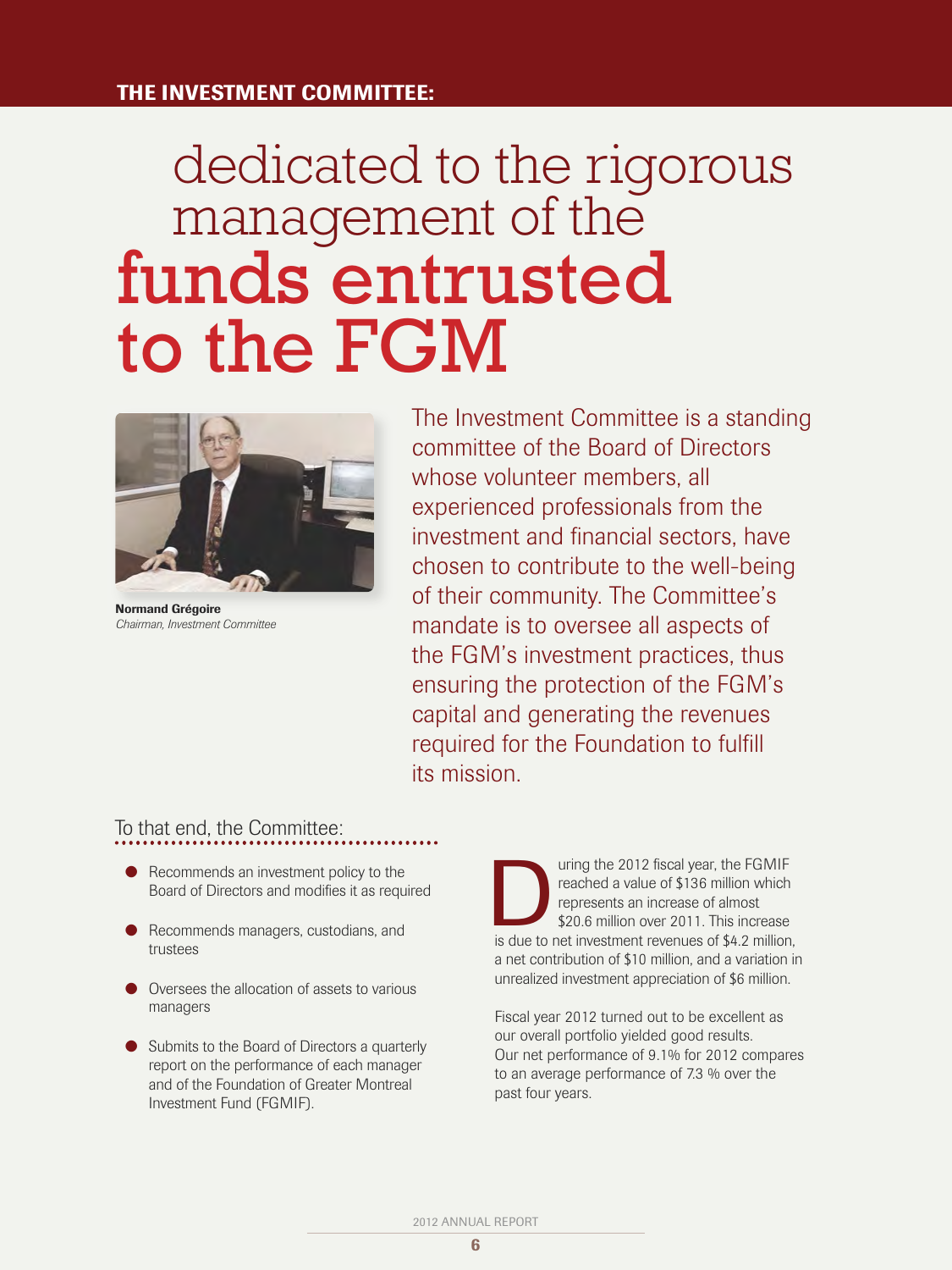### **THE COMMUNITY FUND IN ACTION**

# Targeted and effective interventions

he FGM relies on revenues from generous donors to fulfill its mission and support community organizations through its Community Fund. In line with this mission, it awards grants to organizations working in the areas of health, social development, arts and culture, education, and the environment. In 2012, 400 organizations from the community fund. In line with this mission and support community organizations through its Community Fund. In line with this mission, it awards grants to organization working in the areas

following a judicious evaluation process, the FGM awarded 70 grants totalling \$662,246. The grants were attributed on the basis of priorities set by recognized information sources, including *Vital Signs*, and on the basis of the relevance of the projects submitted.

**The following descriptions constitute examples of projects undertaken by grant recipients.** 

**Santropol Roulant**  *The Healthy Kitchen Toolbox*

# HE AT JET

Santropol Roulant launched a series of new cooking workshops designed to teach essential skills in buying and cooking food for low-income people whose lack of essential knowledge of these matters often threatens their health. Hence, the workshops demystify nutrition-related issues while promoting the learning and practice of the skills required to ensure good nutritional habits. The workshops are offered to Montrealers of all ages and origins. www.santropolroulant.org/site/

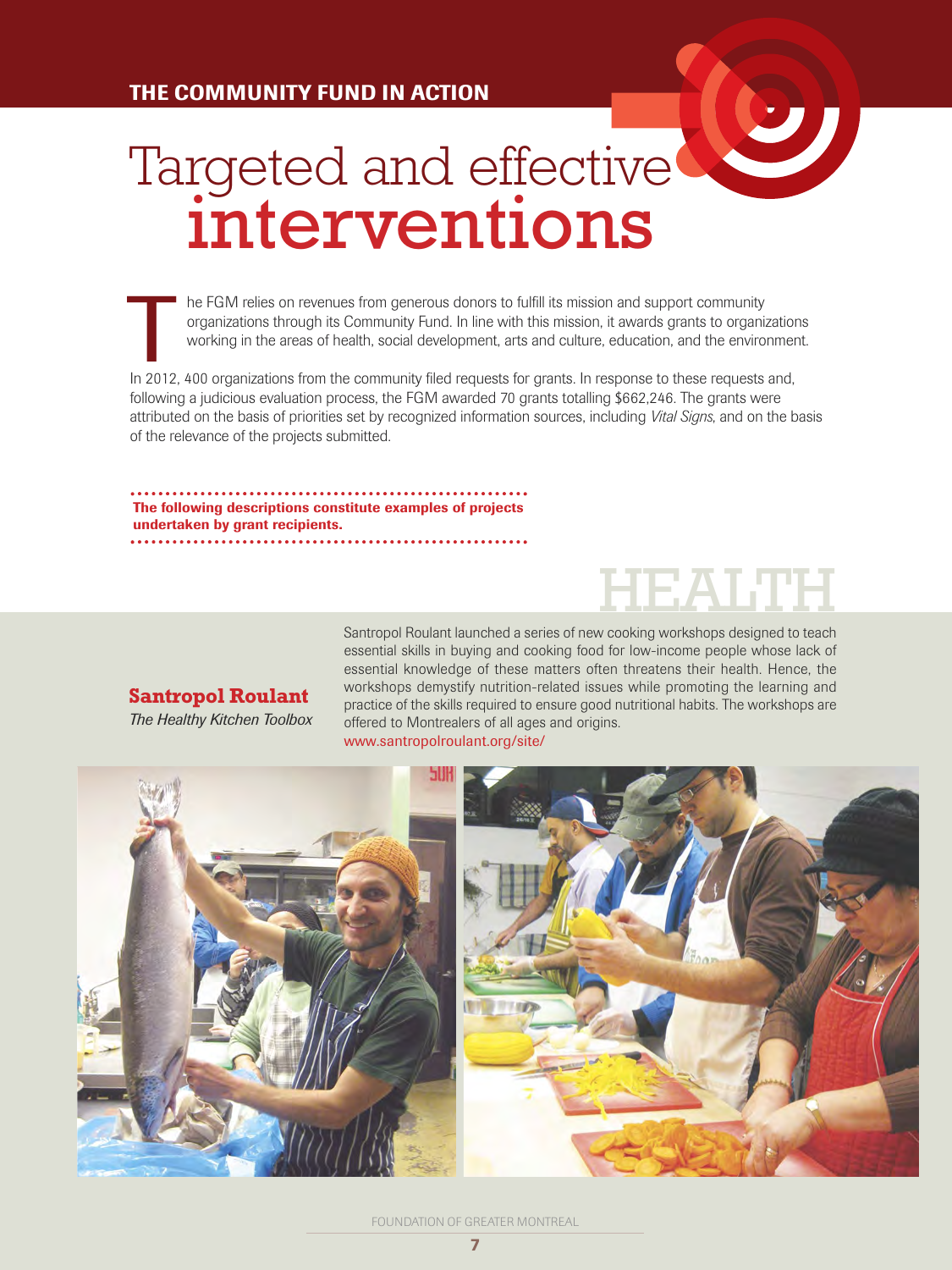# SOCIAL DEVELOPMENT

### **LOVE**  Leave out Violence (Québec) *Snapshot on School Violence*

The program deals with violence in schools by targeting a group of some 200 francophone and anglophone students between the ages of 15 and 25 who attend participating schools. The group includes intimidators, victims, and witnesses who are encouraged to document acts of violence in schools through writing and photography. They then use their work to communicate their message to students in each of the participating schools.

www.leaveoutviolence.org/quebec/



# **TS** and **CULTURE**

**L'Illusion** Théâtre de marionnettes *Young citizens and artistic creativity* The project is aimed at children between the ages of 7 and 12 who attend disadvantaged schools in Montréal. Throughout the school year, more than 60 youths actively contribute to the production of L'Illusion's presentation of *Philémon et Baucis*. This multidisciplinary production relies on puppets and opera to communicate the notion of mutual aid and community spirit. In addition to promoting the artist's work, the program fosters academic maturity among the children involved and helps them develop their full artistic, intellectual, and communication potential. www.illusiontheatre.com/

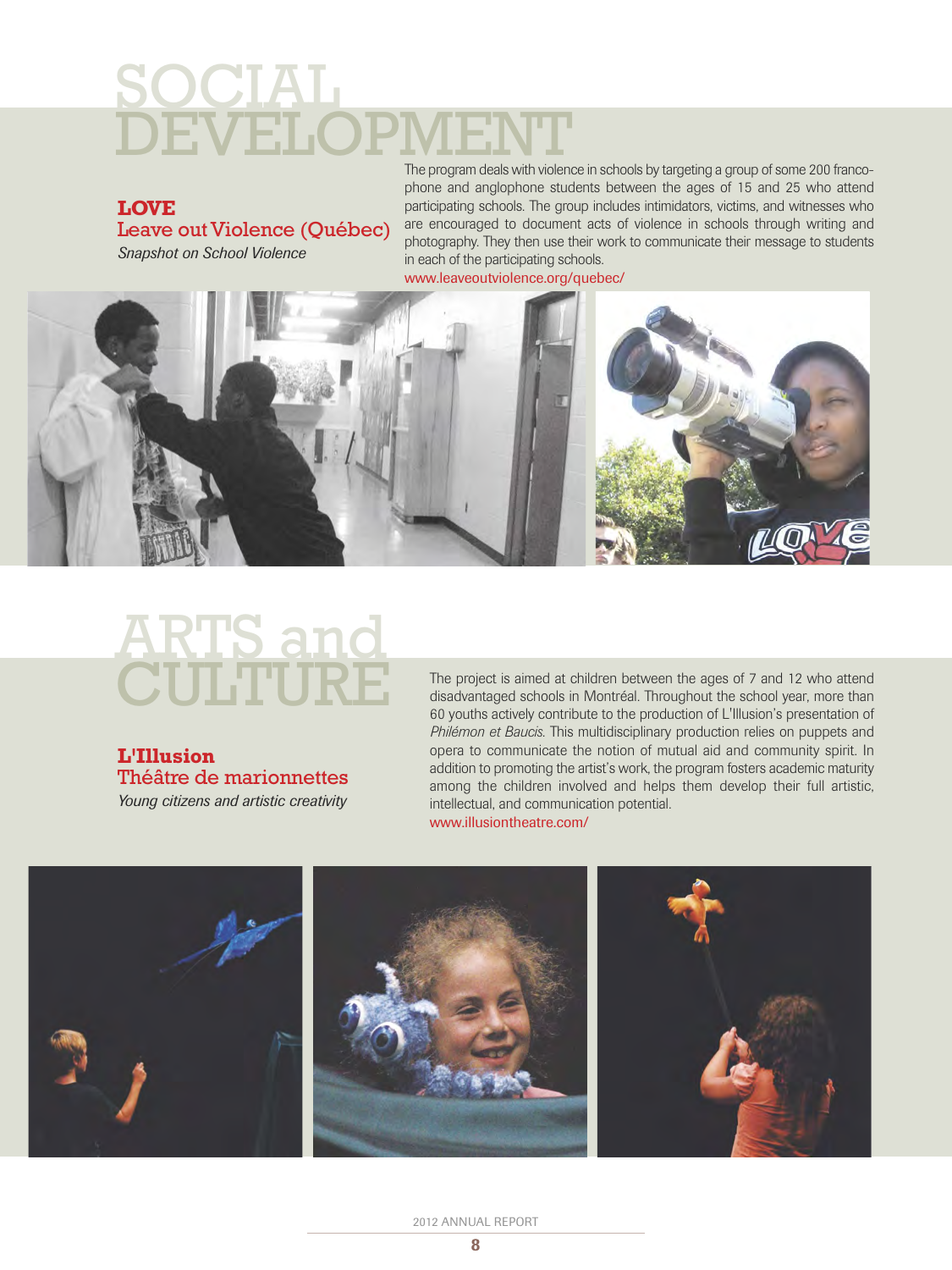# **EDUCATION**

#### **Radio communautaire francophone de Montréal**  (CIBL)

*Perspective Radio*

The project relies on radio as a teaching method to contribute to school persistence. Participants learn to apply their training using broadcasting as a laboratory that allows them to test their language skills while living a motivating experience. For the time being, the project operates out of the Eulalie-Durocher school dedicated to young returners. The school serves as host to this pilot project, a first for Québec community-oriented schools. www.cibl1015.com/



# ENVIRON

#### **David Suzuki Foundation Ouébec**

*Greater Montréal Green Belt* 

The FGM awarded the **David Suzuki Foundation - Québec** an exceptional \$25,000 grant to be invested in a project intended to raise awareness among youths and adults of the challenges inherent to the protection of the green areas and of the biodiversity that surround Greater Montréal. More specifically, the grant will be used to produce an ecosystem map that will be distributed in schools and communities of the region. www.davidsuzuki.org/fr







*Note:* Those who so wish may consult the complete list of FGM grants at **www.fgmtl.org** or dial 514-866-0808 in order to obtain a copy of the list by mail.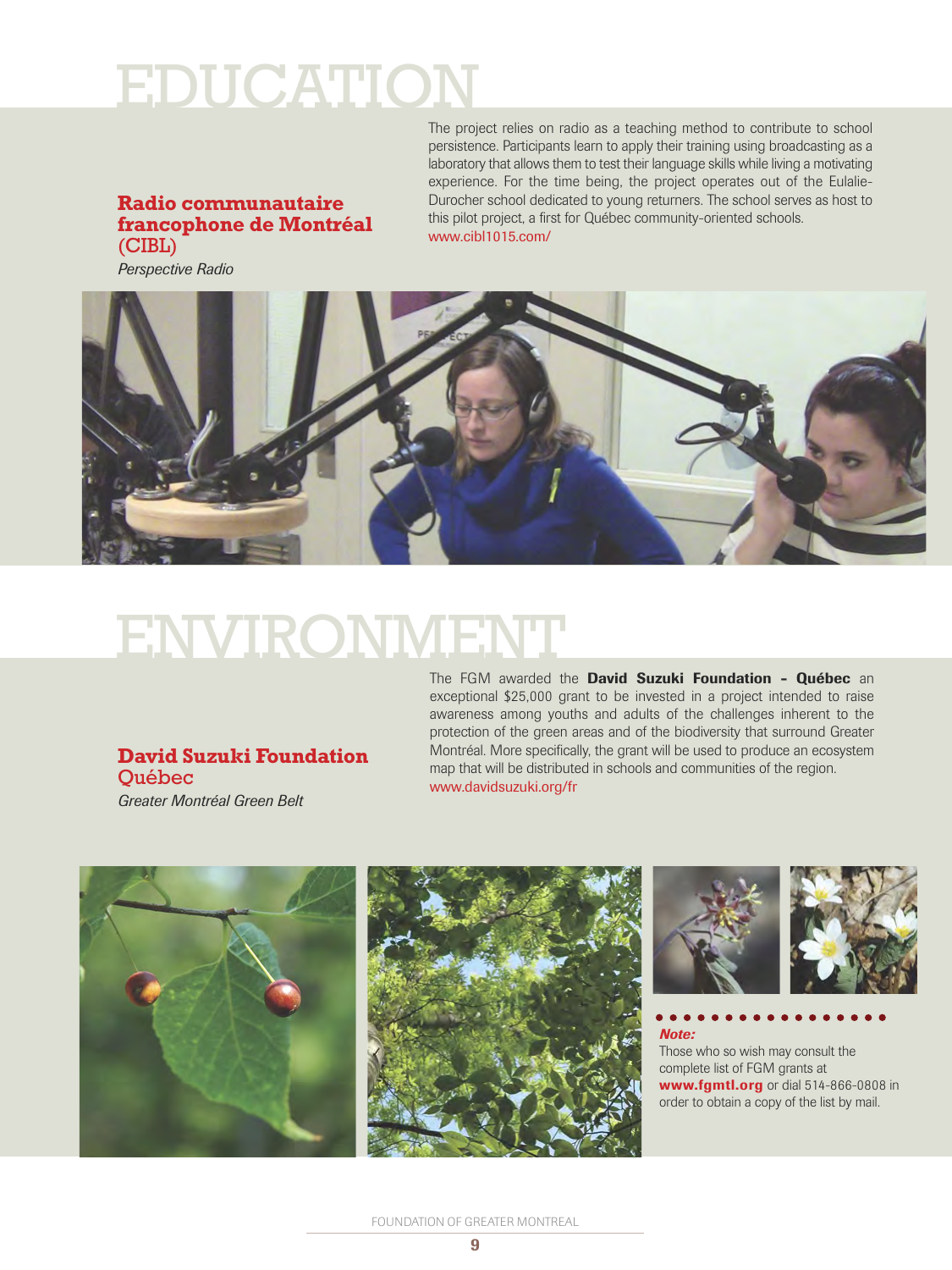## **A PROACTIVE PRESENCE WITHIN THE COMMUNITY**

## PLACEMENTS **SPORTS** A promising agreement



In 2012, the Foundation of Greater Montreal became associated with *SPORTSQUÉBEC* within the framework of its Placements Sports matching donation program.

From left to right: Jean-Marc Chouinard, Chairman of the Board, Placements Sports, Richard W. Pound, Chairman of the Board, FGM, Gaston E. Bouchard, Interim President and CEO, FGM, Sylvain Pagé, Parliamentary Assistant Leisure and Sport, Denis Servais, President, *SPORTSQUÉBEC* (foreground).

*PORTSQUÉBEC* is a private corporation whose mission is to promote and defend the interests of the sports community and manage related programs. When sports federations receive donations, the Placements Sports program enhances them to the tune of 50 to 300%, depending on the size of the federation, with a view to increasing the federations' financial resources and ensuring the development and promotion of sports in Québec. S

A portion of the funds collected is returned to the federations in order to provide for immediate financial needs. The remaining portion is invested in endowment funds so as to ensure the long-term survival of the federations. The ownership and management of these endowment funds has been entrusted to the FGM.

The program, launched on April 1, 2012, has already allowed seven federations to create endowment funds with the help of the FGM. Given the success of the program so far, the FGM expects to open some 20 new endowment funds in 2013.

PLACEMENTS CULTURE SPONSHORSHIP PROGRAM Information day in Montréal

ast May 14, the FGM participated in an event devoted to cultural sponsorships organized by the Conseil des arts et des lettres du Québec. Close to 200 cultural and communication organizations from the Greater Montréal area attended a presentation on the sponsorship program's results for the past six years and on its impact around the Montréal area. The presentation was followed by a discussion of the

future of private cultural sponsorships here and around the world. During the afternoon, participants could attend one of two activities: a workshop on the matching gift program sponsored by Mécénat Placements Culture or a workshop given by the FGM on endowment funds, their performance, and the interpretation of relevant documentation. L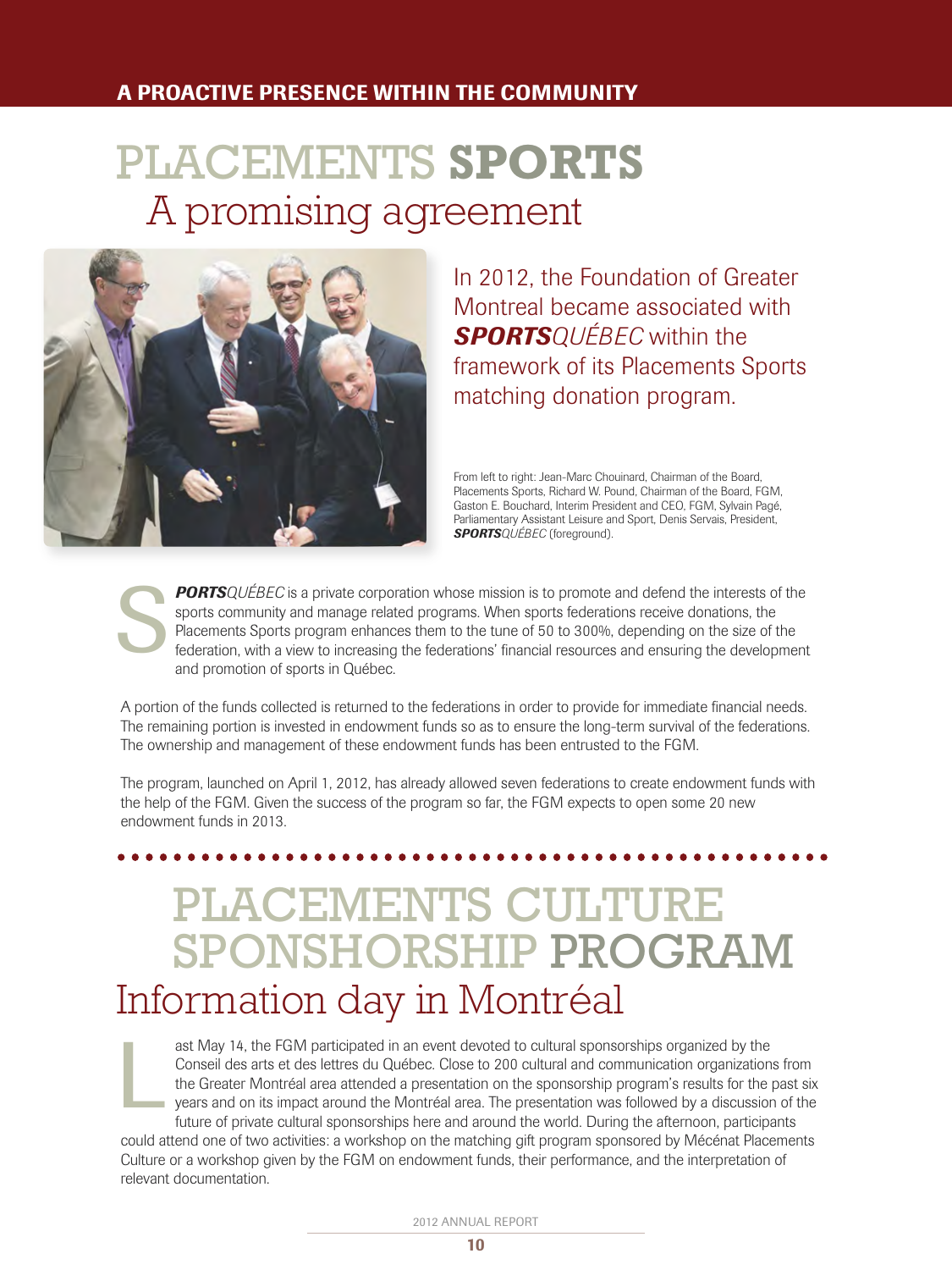## **A PROACTIVE PRESENCE WITHIN THE COMMUNITY**

## **GREAT** MONTRÉAL'S VITAL SIGNS **A barometer of** Greater Montréal's health

L



ast October 2, the FGM unveiled the 6<sup>th</sup> edition of its *Greater Montréal's Vital Signs*. This annual health checkup of the Greater Montréal area is intended for those who aim to promote Montréal's vitality and plan their actions in such a way as to address areas judged to be more sensitive than others. Thanks to *Vital Signs*, they can rely on data that reflect what is encouraging or improving, worrying, preoccupying, or simply amazing. Following are some of the report's conclusions.

- Even though some economic indicators are favourable, the Greater Montréal area does not achieve GDP results comparable to those of other Canadian metropolises and its employment rate is regressing.
- Although Montréal's unemployment rate and level of poverty remain among the highest in the country, young people in the area are able to find work more readily than in other parts of Canada.
- Québec universities (many of them Montréal-based) report a dropout rate that is more than twice as high as in the rest of Canada.
- Greater Montréal reports a high number of victims of domestic violence while gang-related crime is on the rise.
- Montrealers rely increasingly on bike and public transportation taking pressure on public transportation facilities to a record high.

## *Note:*

Those who so wish may consult the Greater Montréal's Vital Signs report at **www.fgmtl.org** or dial 514-866-0808 in order to obtain a copy by mail.

## INFORMATION FOR ORGANIZATIONS A much appreciated joint initiative

n September 14, 2012 the FGM and the Jewish Community Foundation of Montreal held an information session on the modifications to the *Canada Not-for-profit Corporations Act.* Some 200 organizations attended the session. Approved on June 23, 2009, the law came into effect on October 17, 2011. A transition period currently in effect will end on October 2014.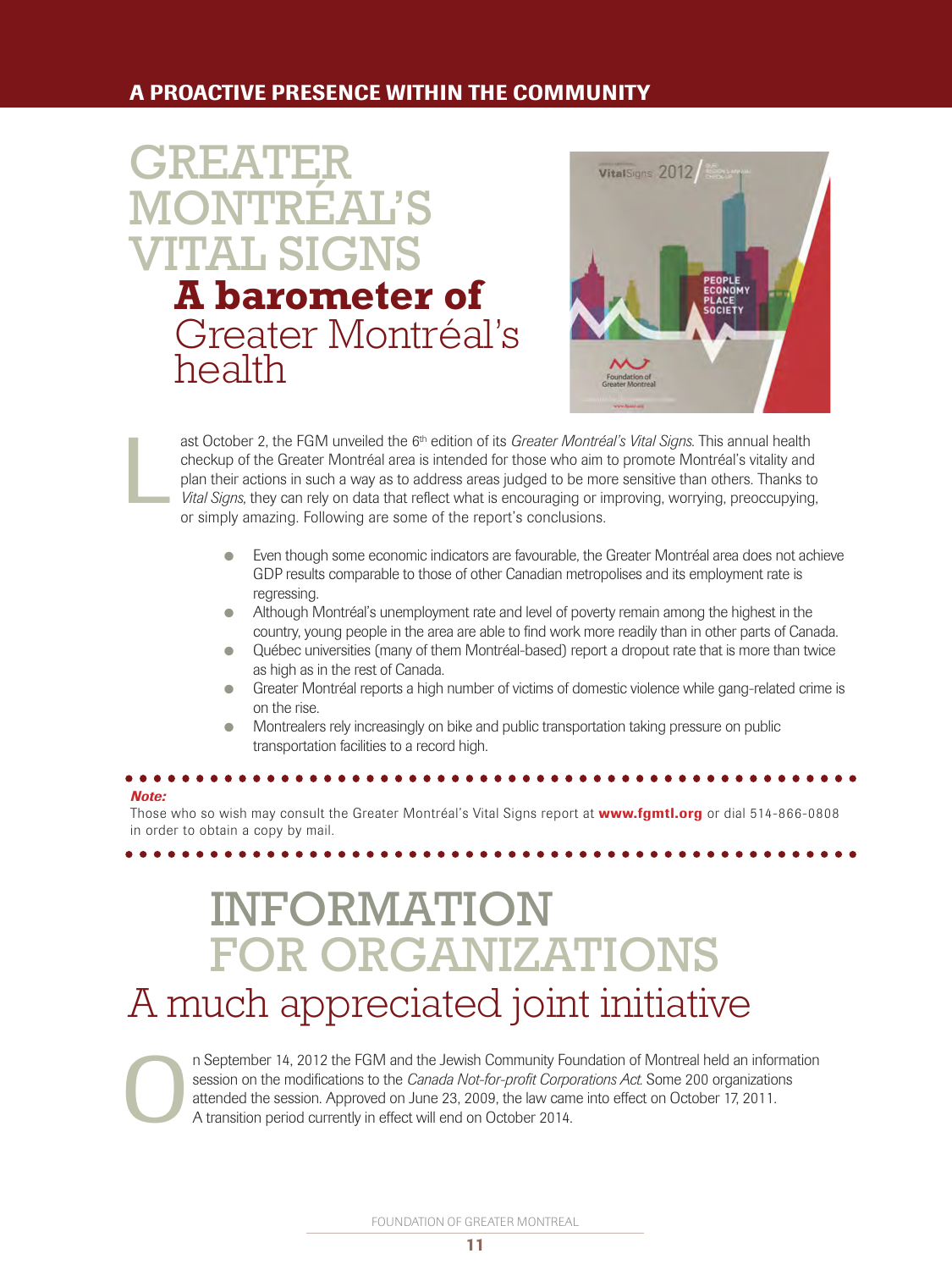### **BOARD OF DIRECTORS**

## A TEAM DEVOTED TO **the wellbeing**  of Greater





**Richard W. Pound** *Chairman Partner, Stikeman Elliott*



**Jean-Guy Gourdeau Treasurer** *President, Solstice*



**J. Gilles Nolet**  *Vice-Chairman President, Telon Inc.*



**Claire Richer Leduc** *Secretary Lawyer (Mandate ended on June 13, 2012)*

**Pierre Comtois** *Director*



**Madeleine Féquière** *Secretary Director of Corporate Credit,* Domta



**François R. Roy** *Treasurer Corporate Director (Mandate ended on June 13, 2012)*



**Armand Afilalo** *Director President, MEP Technologies Inc. (Mandate ended on June 13, 2012)*





**Gilles Émond** *Director Treasurer, Centraide Foundation (Mandate ended on June 13, 2012)*



**Bernard Lamarre** *Director Chairman of the Board, École Polytechnique de Montréal (Mandate ended on June 13,*

*2012)*



**Isabelle Perras** *Director Vice-President and General Manager, Citoyen Optimum*



**W. John Gallop** *Director Portfolio Manager, MacDougall, MacDougall & MacTier Inc. (Mandate ended on June 13,*

**Roland Lescure** *Director*

**Sheila Goldbloom** *Honorary Director*

*Executive Vice-President and Chief Investment Officer, Caisse de dépôt et placement du Québec*

*2012)*

**Tim Brodhead** *Director Senior Advisor, Social Innovation Generation*



**Norman E. Hébert Jr.** *Director President and Chief Executive Officer, Groupe Park Avenue Inc.*



**Monette Malewski** *Director President, Groupe M. Bacal Inc.*



**Harry Feldman** *Director Partner Schwartz, Levitsky, Feldman*



**Jean Camerlain** *Director Executive Vice-President and Chief Operation Officer, Centraide*

*Director*

**Peter McAuslan** *Director*

*McAuslan*

*President and Founder, Brasserie*



**Alice Herscovitch** *General Manager, Montreal Holocaust Memorial Centre*





**Dominique A. McCaughey**

*Director Associate Vice-President, Office of University Advancement and Alumni Relations, Concordia University*



**Marcel Côté**  *Director Founding Partner, Secor (Mandate ended on June 13, 2012)*



**Aïda Kamar** *Director President and General Manager, Vision Diversité*



**Michael Novak** *Director Executive Vice-President, Global Government, Aboriginal and Economic Affairs, SNC-Lavalin*

#### *In Memoriam – Harry Feldman*

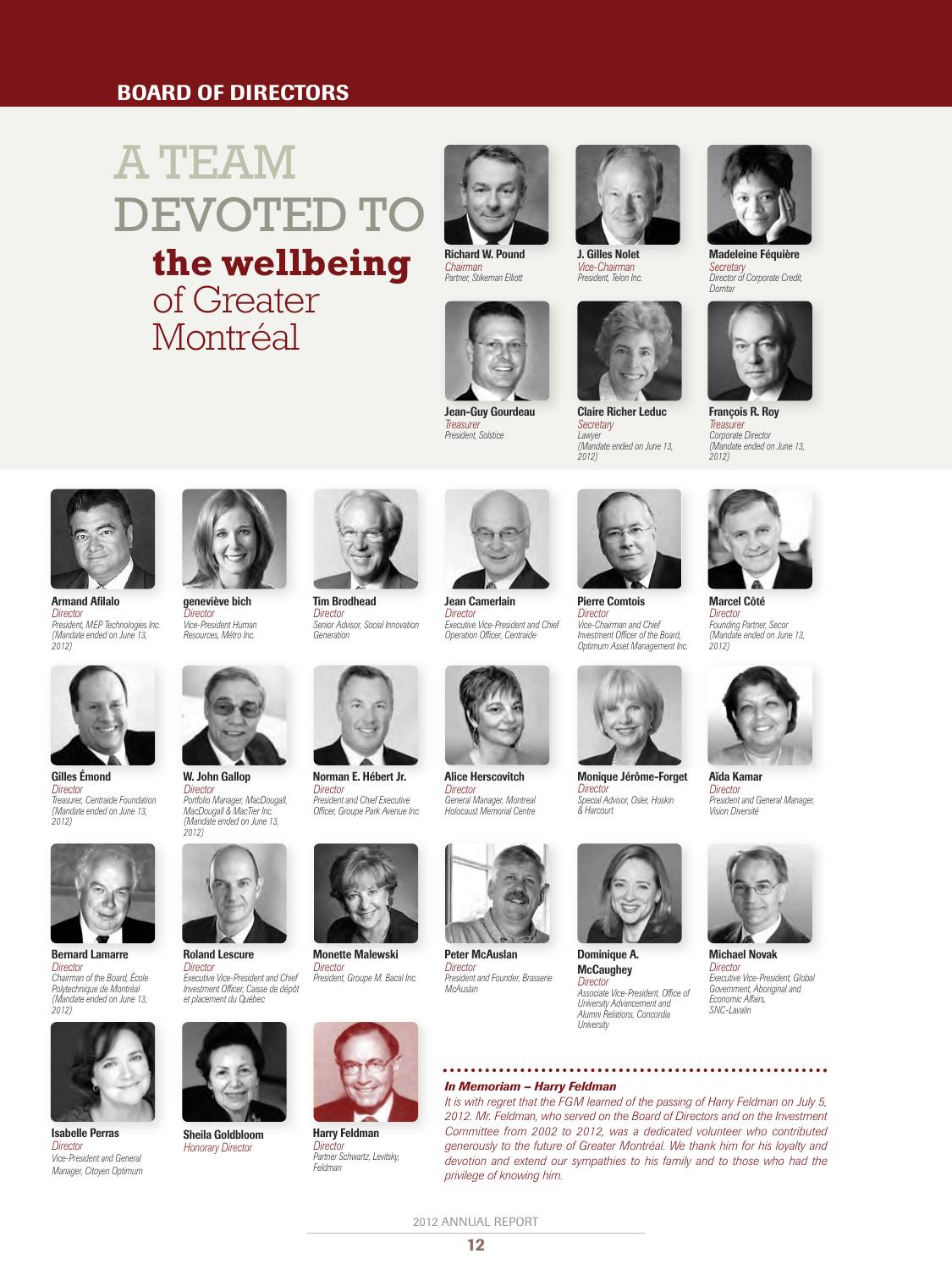## **Volunteers** whose contribution is indispensable

## **Administration and Finance Committee**

#### **Jean-Guy Gourdeau**,

*President*  Pierre Comtois

## **Communications and Marketing Committee**

#### **Isabelle Perras,** *President*

geneviève bich Aïda Kamar Peter McAuslan J. Gilles Nolet Isabelle Perrault

## **Fund Development Committee**

#### **Marcel Côté,**  *President*

Pierre Comtois Norman E. Hébert Jr Monique Jérôme-Forget Monette Malewski J. Gilles Nolet Richard W. Pound

## **Nominations Committee**

#### **Manon Vennat,**  *President*

Jocelyn-Ann Campbell Michel Leblanc Daniel McMahon Monette Malewski J. Gilles Nolet Nicolas Plourde Richard W. Pound Louis Roquet François R. Roy Louise Roy Danielle Sauvage

## **Governance Committee**

**Madeleine Féquière,**  *President*

Alice Herscovitch Dominique McCaughey Claire Richer Leduc Manon Vennat

### **Investment Committee**

**Normand Grégoire,**  *President*

Gilles Émond W. John Gallop Jean-Guy Gourdeau Roland Lescure Michael Novak

### **Grants and Program Development Committee**

#### **Dominique McCaughey,** *President*

Robert Alain Tim Brodhead Madeleine Féquière Aïda Kamar Claude Masse Michel Mongeon Danielle Sauvage Dana Vocisano

### **Audit Committee**

**J. Gilles Nolet,**  *President*

Jean Camerlain Norman E. Hébert Jr

#### **Strategic Planning Committee**

**Richard W. Pound,**  *President*

geneviève bich Tim Brodhead Jean-Guy Gourdeau Monique Jérôme-Forget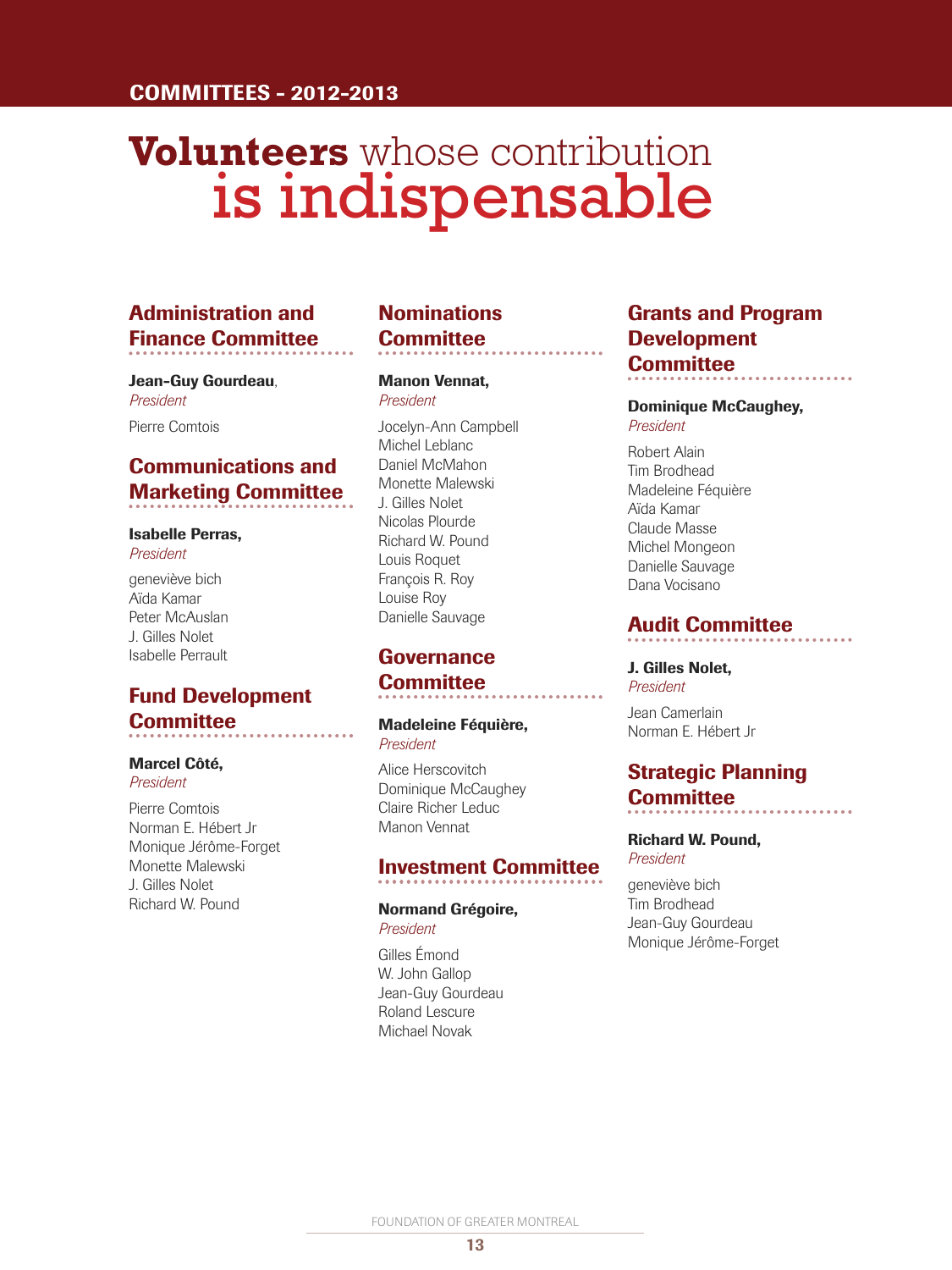### **COMMITTEES - 2012-2013**

### **VOLUNTEER ADVISORS – GIFT PLANNING**

**Sylvain Carpentier** Notary, Gendron Carpentier s.e.n.c.r.l.

**Diane Hamel** Assistant Vice-President, Tax and Estate Planning Manulife Financial

**Marc Jolin** Lawyer

**Pierre Kirouac**  Tax Partner Schwartz, Levitsky Feldman

**Jean Lambert**

Notary, President de la Chambre des notaires du Québec Lambert Cloutier Pillière Bolduc **Troy MacEachren**  Lawyer Heenan Blaikie

**Monette Malewski** President Groupe M. Bacal Inc.

**Hélène Marquis** Tax Lawyer Regional Director Wealth Advisory Services CIBC

**Diane Tsonos** Lawyer RSM Richter Chamberland

**Jules Brossard** Tax Lawyer De Grandpré Chait **Caroline Rhéaume** Tax Lawyer

**Anne-Marie Girard-Plouffe**, F.Pl. Partner Option Fortune

**Daniel Frajman** Lawyer Spiegel Sohmer

**Martin Lord** Partner, Tax Lawyer Robinson Sheppard Shapiro

**Hugo Patenaude** Tax Notary Fasken Martineau



**Foundation of Greater Montreal**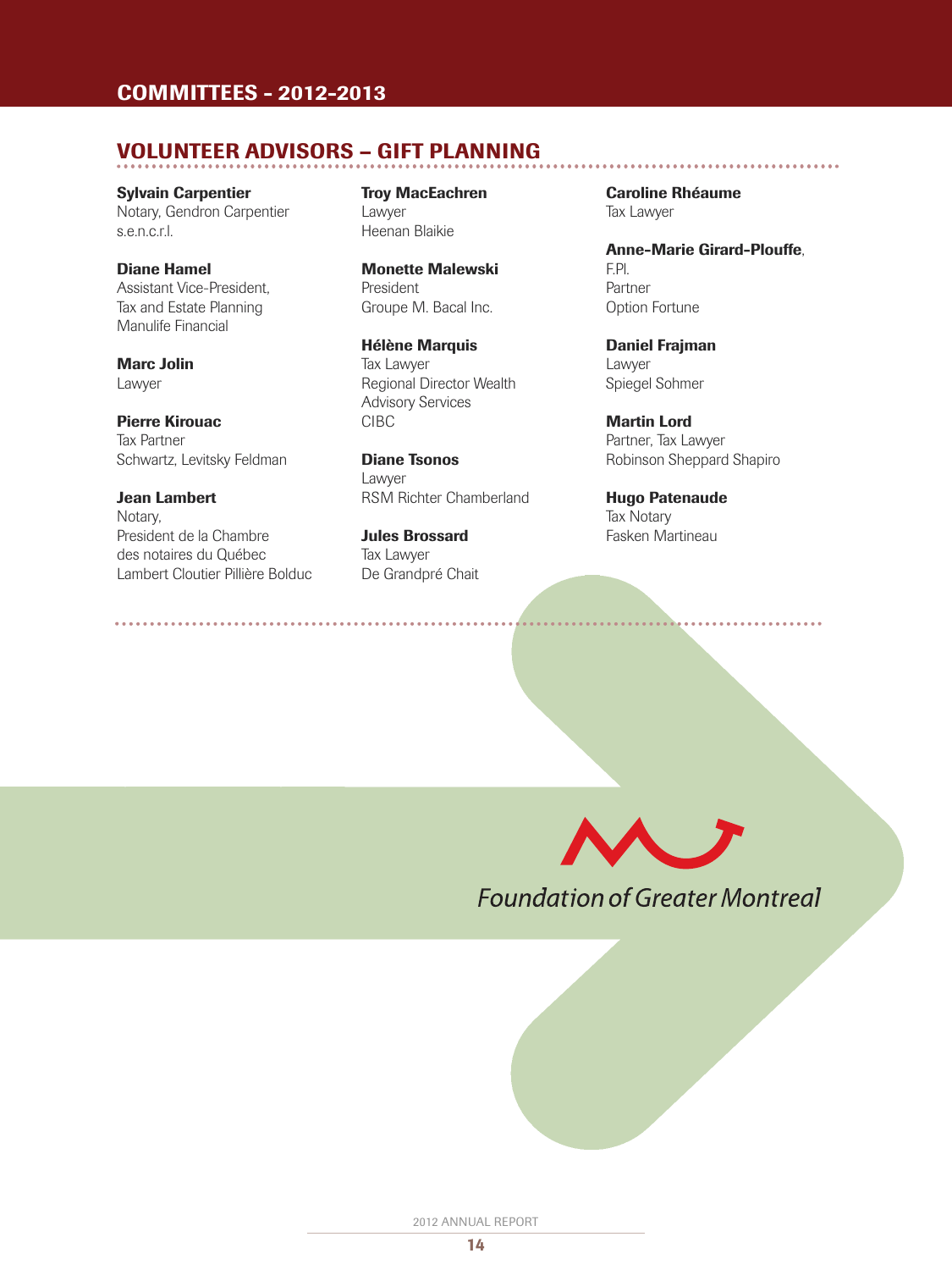**FINANCIAL STATEMENTS OF**

## The Foundation of Greater Montreal *December 31, 2012 and December 31, 2011*

**Table of contents**

| Independent auditor's report                          | 16        |
|-------------------------------------------------------|-----------|
| Statements of operations and changes in fund balances |           |
| <b>Balance sheets</b>                                 | 18        |
| Statements of cash flows                              | 19        |
| Notes to the financial statements                     | $20 - 27$ |

Thi Ein h tiê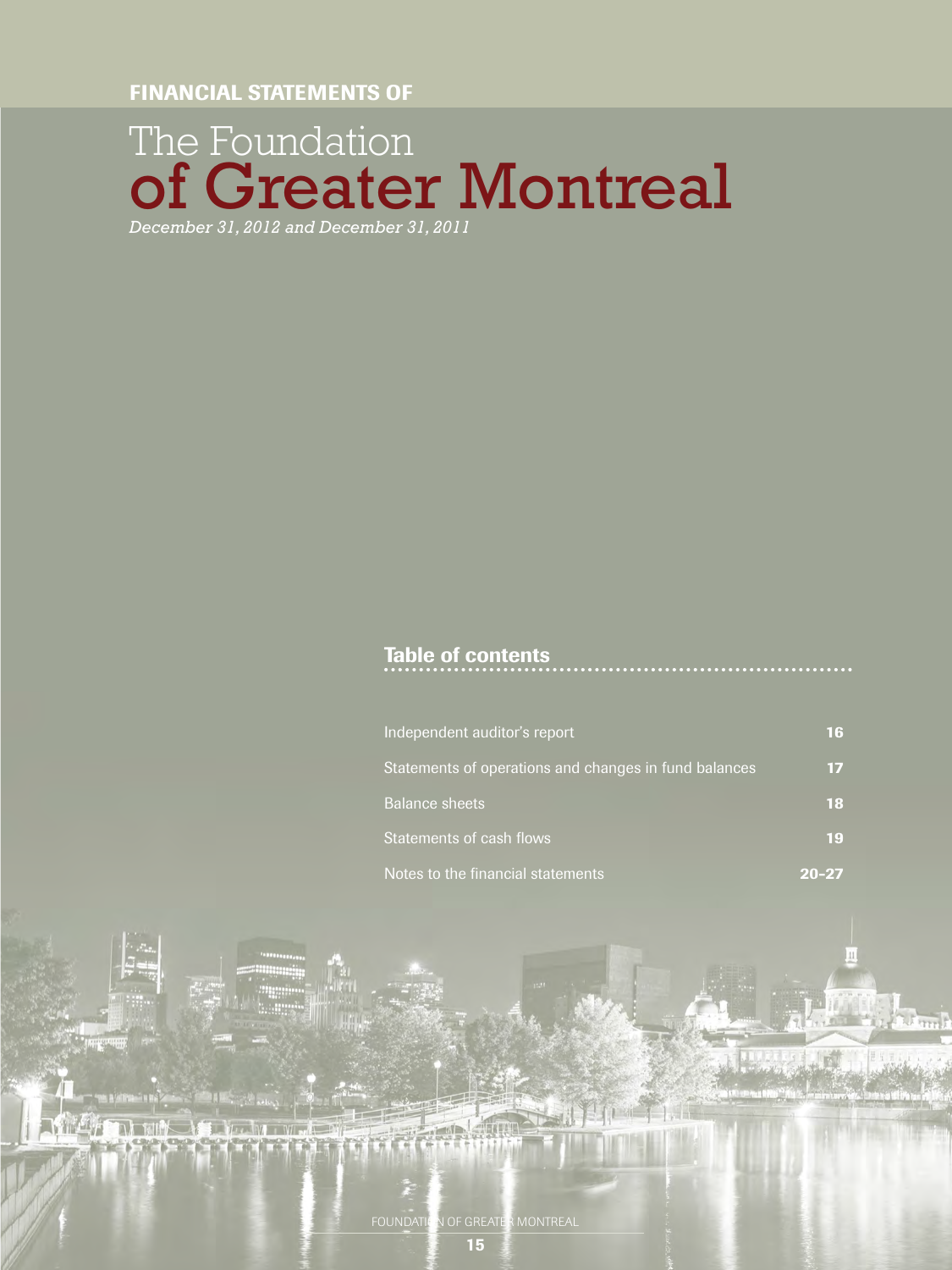**Deloitte s.e.n.c.r.l.** 1, Place Ville Marie Suite 3000 Montréal QC H3B 4T9 Canada

Tel: 514-393-7115 Fax: 514-390-4116 www.deloitte.ca

To the Members of The Foundation of Greater Montreal

We have audited the accompanying financial statements of The Foundation of Greater Montreal, which comprise the balance sheets as at December 31, 2012, December 31, 2011 and January 1, 2011, and the statements of operations and changes in fund balances and cash flows for the years ended December 31, 2012 and December 31, 2011, and a summary of significant accounting policies and other explanatory information.

#### *Management's Responsibility for the Financial Statements*

Management is responsible for the preparation and fair presentation of these financial statements in accordance with Canadian accounting standards for not-for-profit organizations, and for such internal control as management determines is necessary to enable the preparation of financial statements that are free from material misstatement, whether due to fraud or error.

#### *Auditor's Responsibility*

Our responsibility is to express an opinion on these financial statements based on our audits. We conducted our audits in accordance with Canadian generally accepted auditing standards. Those standards require that we comply with ethical requirements and plan and perform the audit to obtain reasonable assurance about whether the financial statements are free from material misstatement.

An audit involves performing procedures to obtain audit evidence about the amounts and disclosures in the financial statements. The procedures selected depend on the auditor's judgment, including the assessment of the risks of material misstatement of the financial statements, whether due to fraud or error. In making those risk assessments, the auditor considers internal control relevant to the entity's preparation and fair presentation of the financial statements in order to design audit procedures that are appropriate in the circumstances, but not for the purpose of expressing an opinion on the effectiveness of the entity's internal control. An audit also includes evaluating the appropriateness of accounting policies used and the reasonableness of accounting estimates made by management, as well as evaluating the overall presentation of the financial statements.

We believe that the audit evidence we have obtained in our audits is sufficient and appropriate to provide a basis for our audit opinion.

#### *Opinion*

In our opinion, the financial statements present fairly, in all material respects, the financial position of The Foundation of Greater Montreal as at December 31, 2012, December 31, 2011 and January 1, 2011, and the results of its operations and its cash flows for the years ended December 31, 2012 and December 31, 2011 in accordance with Canadian accounting standards for not-for-profit organizations.

March 28, 2013

deloitte prement \_\_\_\_\_\_\_\_\_\_\_\_\_\_\_\_\_\_\_\_

<sup>1</sup> CPA auditor, CA, public accountancy permit No. A120628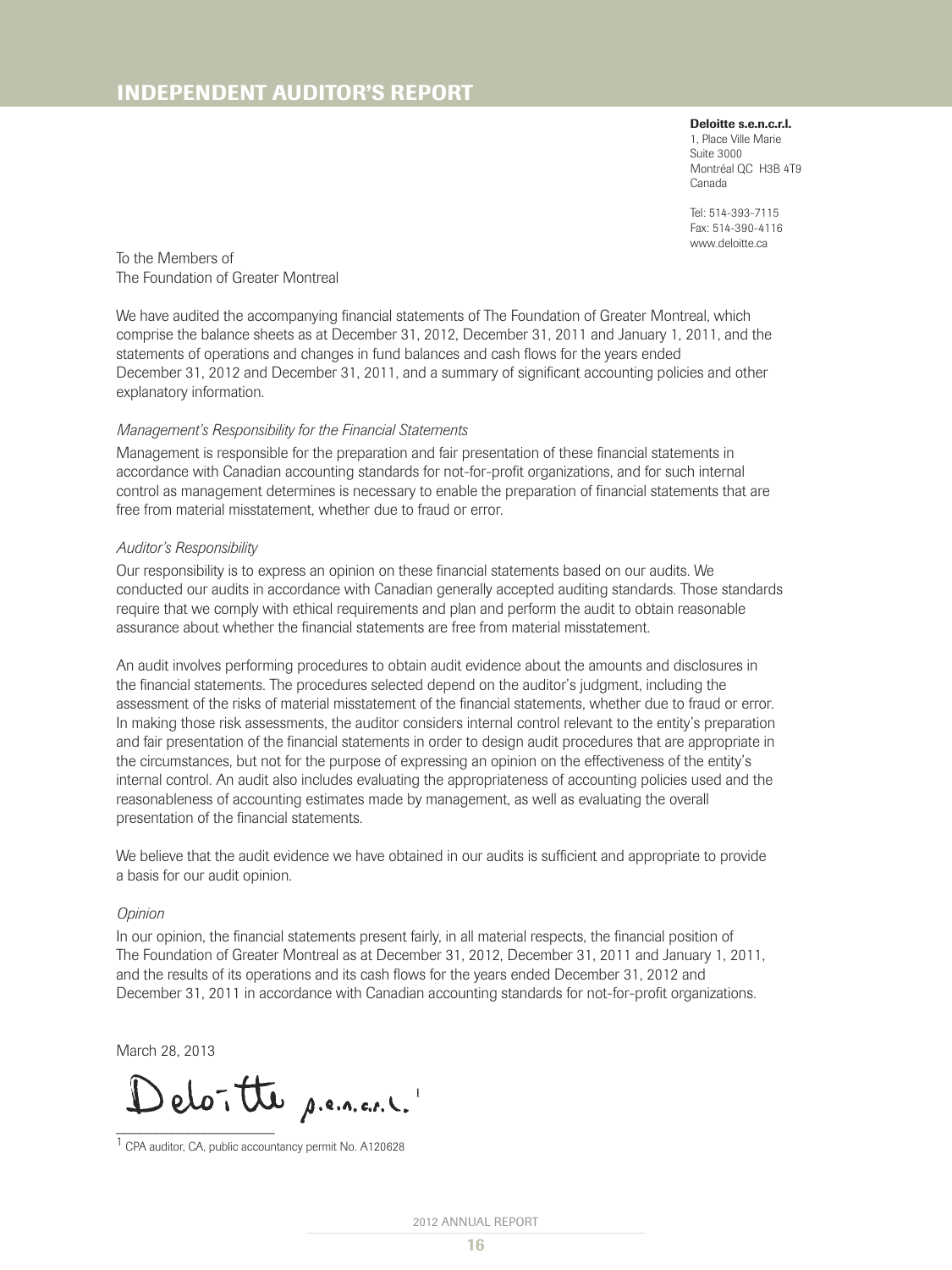## **STATEMENTS OF OPERATIONS AND CHANGES IN FUND BALANCES**

**years ended December 31, 2012 and December 31, 2011**

|                                         | Operating   | Endowment  | Total      |                    |  |
|-----------------------------------------|-------------|------------|------------|--------------------|--|
|                                         | Fund        | Fund       | 2012       | 2011               |  |
|                                         | \$          | \$         | Ś          | $\dot{\mathsf{S}}$ |  |
| Revenue (Note 10)                       |             |            |            |                    |  |
| Donations                               | 112,095     | 8,986,263  | 9,098,358  | 4,099,749          |  |
| Sponsorships                            | 339,001     |            | 339,001    | 253,741            |  |
| Realized investment income              | 2,196,924   |            | 2,196,924  | 705,451            |  |
| Management fees                         | 344,501     |            | 344,501    | 325,936            |  |
| Administration fees                     | 383,100     |            | 383,100    | 347,994            |  |
| Other                                   | 1,452       |            | 1,452      | 94,404             |  |
|                                         | 3,377,073   | 8,986,263  | 12,363,336 | 5,827,275          |  |
| <b>Expenses</b>                         |             |            |            |                    |  |
| Donations                               | 1,283,491   |            | 1,283,491  | 1,629,739          |  |
| Administration fees                     | 873,319     |            | 873,319    | 653,289            |  |
| Investment management ands              |             |            |            |                    |  |
| custodial fees                          | 407,233     |            | 407,233    | 402,430            |  |
| Community support                       | 118,125     |            | 118,125    | 133,090            |  |
| Life insurance premiums received        |             |            |            |                    |  |
| in donations                            | 50,095      |            | 50,095     | 114,154            |  |
| Communications and marketing            | 286,380     |            | 286,380    | 253,821            |  |
| Planned donations                       | 115,528     |            | 115,528    | 116,261            |  |
| Amortization of capital assets          | 3,910       |            | 3,910      | 6,495              |  |
|                                         | 3,138,081   |            | 3,138,081  | 3,309,279          |  |
| Excess of revenue over expenses         |             |            |            |                    |  |
| before change in unrealized fair        |             |            |            |                    |  |
| value of investments                    | 238,992     | 8,986,263  | 9,225,255  | 2,517,996          |  |
| Change in unrealized fair value         |             |            |            |                    |  |
| of investments                          | 2,801,874   |            | 2,801,874  | (1,050,657)        |  |
| <b>Excess of revenue over expenses</b>  | 3,040,866   | 8,986,263  | 12,027,129 | 1,467,339          |  |
| <b>Fund balances, beginning of year</b> | 242,749     | 52,704,717 | 52,947,466 | 51,480,127         |  |
| Transfer of the change in unrealized    |             |            |            |                    |  |
| fair value of investments               | (2,801,874) | 2,801,874  |            |                    |  |
| <b>Fund balances, end of year</b>       | 481,741     | 64,492,854 | 64,974,595 | 52,947,466         |  |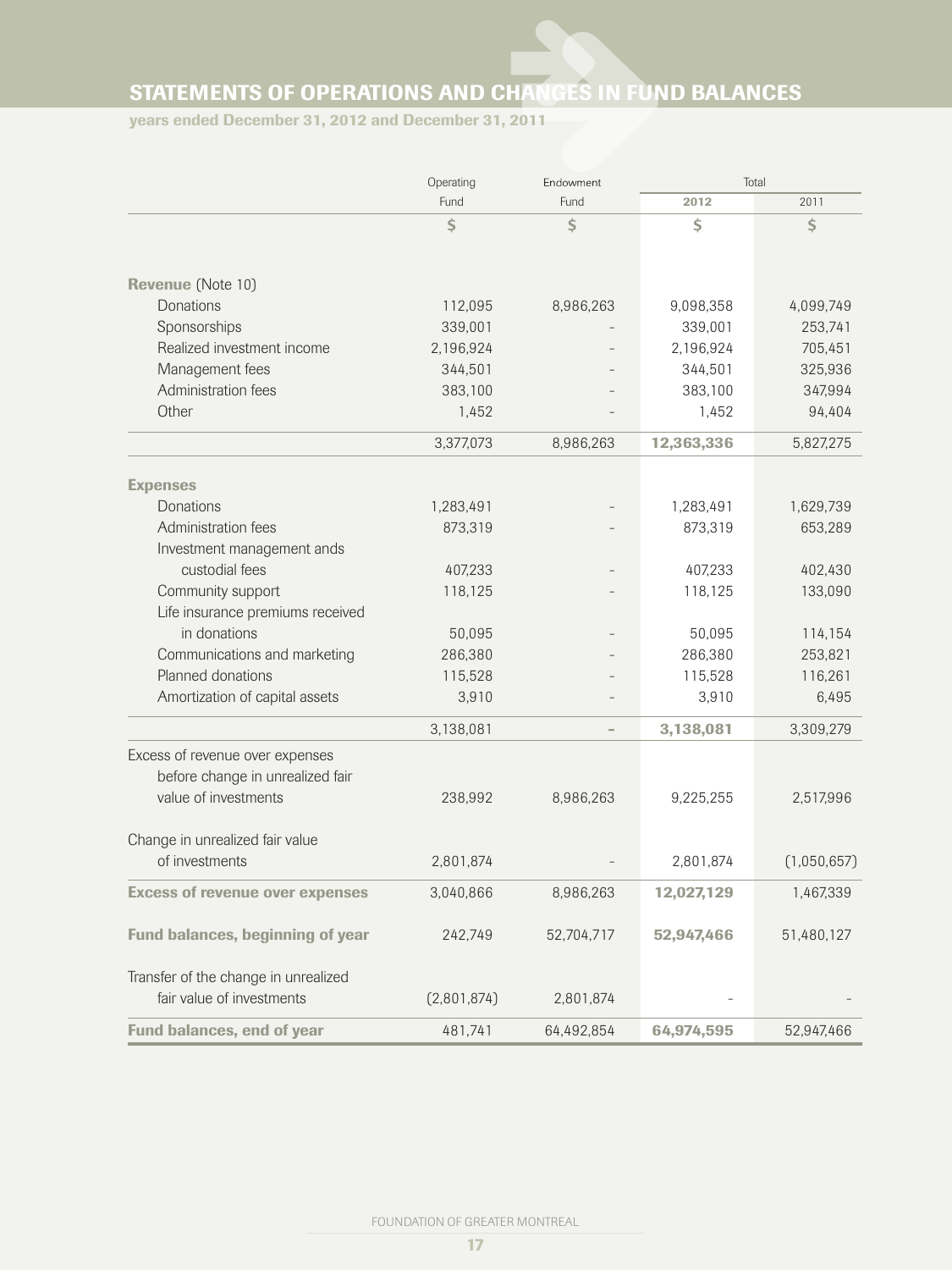## **BALANCE SHEETS**

**as at December 31, 2012, December 31, 2011 and January 1, 2011**

|                                                                          |           |            |              | Total        |            |
|--------------------------------------------------------------------------|-----------|------------|--------------|--------------|------------|
|                                                                          | Operating | Endowment  | December 31, | December 31. | January 1, |
|                                                                          | Fund      | Fund       | 2012         | 2011         | 2011       |
|                                                                          | \$        | \$         | \$           | \$           | \$         |
| <b>Assets</b>                                                            |           |            |              |              |            |
| Current assets                                                           |           |            |              |              |            |
| Cash                                                                     | 320,660   |            | 320,660      | 270,565      | 287,583    |
| Amounts due from the                                                     |           |            |              |              |            |
| <b>Endowment Fund</b>                                                    | 102,684 * |            |              |              |            |
| Accrued interest and                                                     |           |            |              |              |            |
| dividends                                                                | 90,948    |            | 90,948       | 96,017       | 48,764     |
| Accounts receivable                                                      | 284,031   |            | 284,031      | 215,715      | 261,761    |
| Prepaid expenses                                                         | 17,286    |            | 17,286       | 15,997       | 13,996     |
|                                                                          | 815,609   |            | 712,925      | 598,294      | 612,104    |
| Investments (Note 4)                                                     |           | 64,595,538 | 64,595,538   | 52,495,282   | 51,058,768 |
| Capital assets (Note 5)                                                  | 194,679   |            | 194,679      | 14,678       | 18,590     |
|                                                                          |           |            |              |              |            |
|                                                                          | 1,010,288 | 64,595,538 | 65,503,142   | 53,108,254   | 51,689,462 |
| <b>Liabilities</b><br><b>Current liabilities</b><br>Accounts payable and |           |            |              |              |            |
| accrued liabilities<br>Deferred contributions                            | 383,547   |            | 383,547      | 160,788      | 209,335    |
| (Note 8)                                                                 | 20,000    |            | 20,000       |              |            |
| Amounts due to the<br><b>Operating Fund</b>                              |           | 102,684*   |              |              |            |
|                                                                          | 403,547   | 102,684    | 403,547      | 160,788      | 209,335    |
| Deferred contributions related                                           |           |            |              |              |            |
| to capital assets (Note 8)                                               | 125,000   |            | 125,000      |              |            |
|                                                                          | 528,547   | 102,684    | 528,547      | 160,788      | 209,335    |
| Commitments (Note 12)                                                    |           |            |              |              |            |
| <b>Fund balances</b>                                                     |           |            |              |              |            |
| Externally restricted (Note 9)                                           | 117,493   | 64,075,405 | 64,192,898   | 52,122,701   | 50,734,863 |
| Internally restricted                                                    |           | 417,449    | 417,449      | 417,449      | 417,449    |
| Invested in capital assets                                               | 69,679    |            | 69,679       | 14,678       | 18,590     |
| Unrestricted                                                             | 294,569   |            | 294,569      | 392,638      | 309,225    |
|                                                                          | 481,741   | 64,492,854 | 64,974,595   | 52,947,466   | 51,480,127 |
|                                                                          | 1,010,288 | 64,595,538 | 65,503,142   | 53,108,254   | 51,689,462 |

\* These items are not reported in the Total column because they offset each other.

**Approved by the Board**

Nicarakan

**Richard W. Pound** *Chairman of the Board*

Jem for Solo

**Jean-Guy Gourdeau** *Treasurer*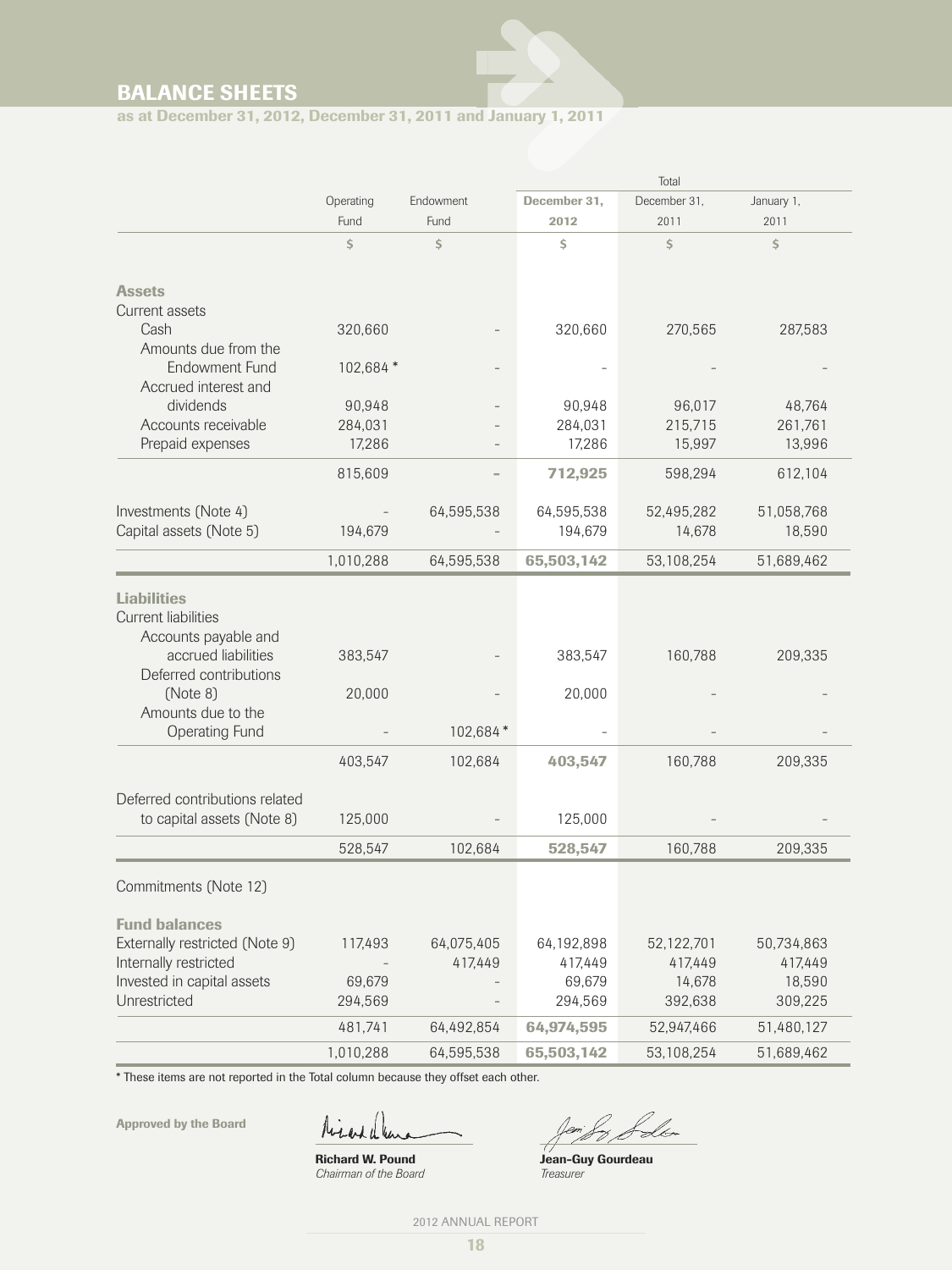## **STATEMENTS OF CASH FLOWS**

**years ended December 31, 2012 and December 31, 2011**

|                                                                    | 2012                | 2011        |
|--------------------------------------------------------------------|---------------------|-------------|
|                                                                    | \$                  | \$          |
| <b>Operating activities</b>                                        |                     |             |
| Excess of revenue over expenses                                    | 12,027,129          | 1,467,339   |
| Adjustments for:<br>Change in unrealized fair value of investments | (2,801,874)         | 1,050,657   |
| Amortization of capital assets                                     | 3,910               | 6,495       |
|                                                                    | 9,229,165           | 2,524,491   |
| Changes in non-cash operating working                              |                     |             |
| capital items                                                      |                     |             |
| Accrued interest and dividends                                     | 5,069               | (47, 253)   |
| Accounts receivable                                                | (68, 316)           | 46,046      |
| Prepaid expenses<br>Accounts payable and accrued liabilities       | (1, 289)<br>222,759 | (2,001)     |
| Deferred contributions                                             | 20,000              | (48, 547)   |
|                                                                    |                     |             |
|                                                                    | 9,407,388           | 2,472,736   |
| <b>Financing activities</b>                                        |                     |             |
| Increase in deferred contributions related to                      |                     |             |
| capital assets                                                     | 125,000             |             |
| <b>Investing activities</b>                                        |                     |             |
| Acquisition of investments                                         | (9,356,096)         | (2,691,053) |
| Proceeds on redemption of investments                              | 57,714              | 203,882     |
| Acquisition of capital assets                                      | (183, 911)          | (2, 583)    |
|                                                                    | (9,482,293)         | (2,489,754) |
| Increase (decrease) in cash                                        | 50,095              | (17,018)    |
| Cash, beginning of the year                                        | 270,565             | 287,583     |
| Cash, end of the year                                              | 320,660             | 270.565     |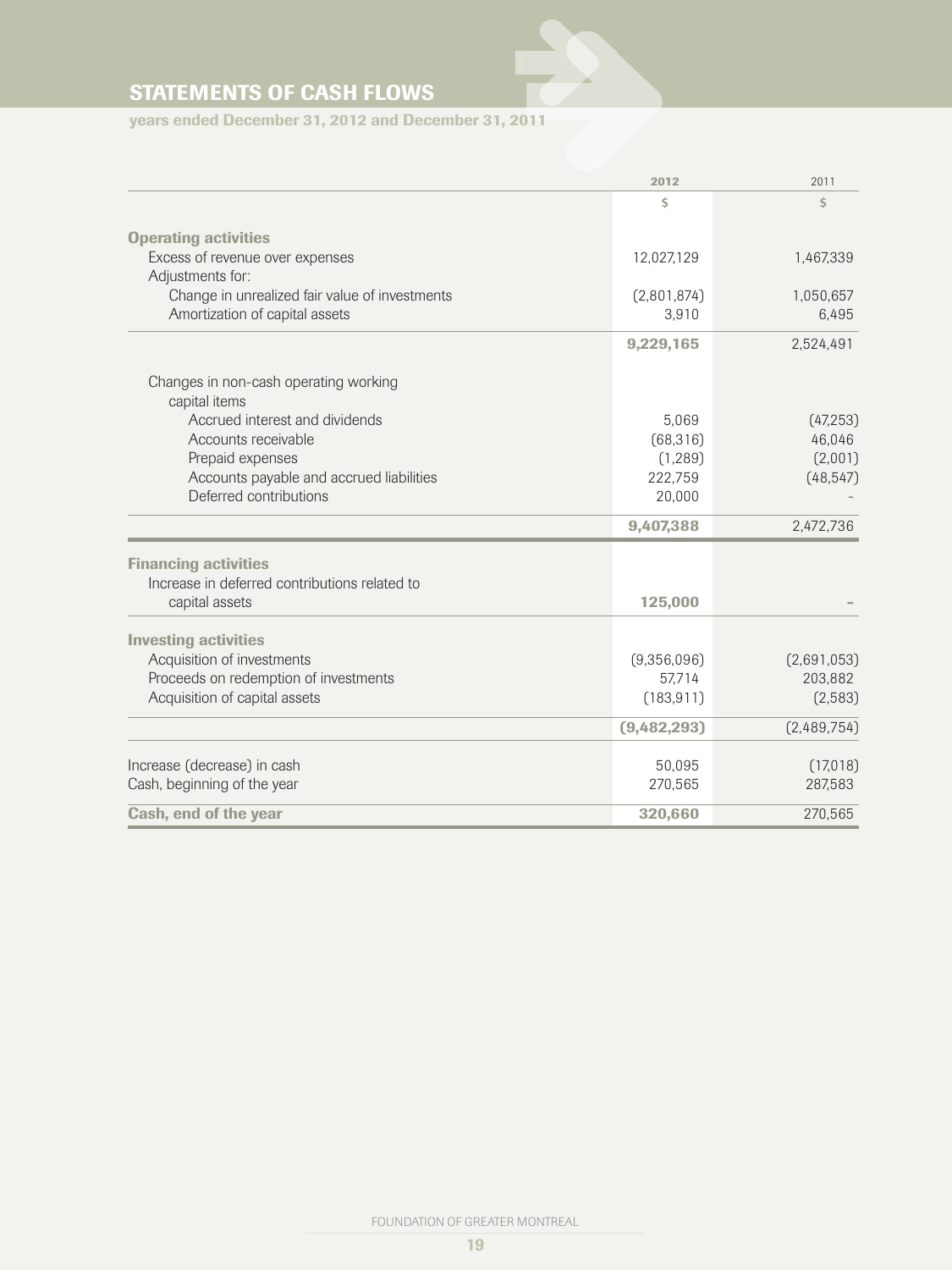### **1. Description of organization**

The Foundation of Greater Montreal (the "FGM") is a charitable organization, incorporated on December 20, 1999 under Part II of the *Canada Corporations Act*, and statutes were extended on December 4, 2012 under the *Canada Not-for-profit Corporations Act*, where the purpose is to collect donations, mainly through bequests or endowment funds, and to promote social services, arts and culture, education, health and the environment. The FGM can also manage funds entrusted to it for administrative purposes. It is a registered charity under the *Income Tax Act*.

## **2. Adoption of a new accounting framework**

During the year ended December 31, 2012, the FGM adopted the new Canadian accounting standards for not-for-profit organizations (the "new standards") adopted by the Canadian Institute of Chartered Accountants ("CICA") and included in Part III of the CICA Handbook. In accordance with CICA Handbook Section 1501, *First-time Adoption by not-for-profit organizations* ("Section 1501"), the date of transition to the new standards is January 1, 2011 and the FGM has prepared and presented an opening balance sheet at the date of transition to the new standards. This opening balance sheet is the starting point for the entity's accounting under the new standards. In its opening balance sheet, under the recommendations of Section 1501, the FGM:

- a) recognized all assets and liabilities whose recognition is required by the new standards;
- b) did not recognize items as assets or liabilities if the new standards do not permit such recognition;
- c) reclassified items that it recognized previously as one type of asset, liability or component of fund balances, but are recognized as a different type of asset, liability or component of fund balances under the new standards; and
- d) applied the new standards in measuring all recognized assets and liabilities.

The FGM has elected to use the exemption for financial instruments that allows the FGM to account for the fair value of specific investments at the date of transition.

In accordance with the requirements of Section 1501, the accounting policies set out in Note 3 have been consistently applied to all years presented. The adoption of the new standards had no impact on the financial statements, with the exception that the disclosure of the statement of cash flows became mandatory, which was not presented previously.

## **3. Accounting policies**

The financial statements have been prepared in accordance with Canadian accounting standards for not-for-profit organizations and the significant accounting policies are:

#### *Fund accounting*

The FGM follows the restricted fund method of accounting for its activities:

#### *i) Operating Fund*

The Operating Fund consists of the following elements:

#### *Externally restricted*

These restrictions correspond to amounts available for distribution derived from the donations received which must be distributed based on the donors' desires, realized investment income from the Endowment Fund to be distributed and the donations made, as well as any directly related expenses.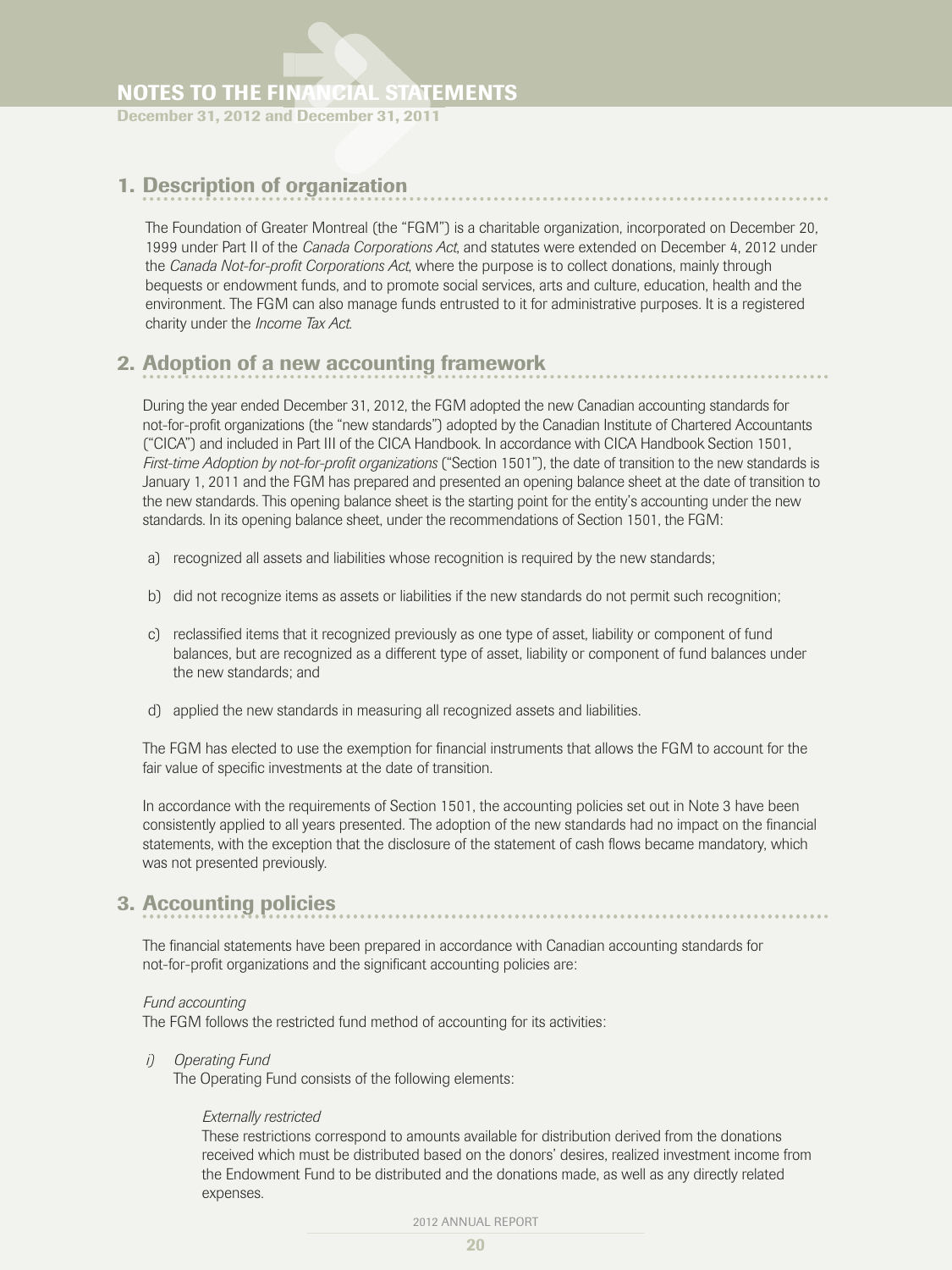**31 décembre 2012 et 31 décembre 2011**

#### *Invested in capital assets*

The amounts correspond to the net book value of the capital assets held by the FGM, net of amounts received in relation with their financing.

#### *Unrestricted*

The amounts correspond to funds available for the ordinary operating activities of the FGM or for distribution.

#### *ii) Endowment Fund*

The Endowment Fund comprises the elements mentioned below:

#### *Externally restricted*

The restrictions comprise the following:

#### *Endowments*

Endowments include donations that, according to donor specifications, must be held in perpetuity or for a specific period of time, usually for a minimum of ten years.

#### *Unrealized change in fair value of investments*

This restriction includes unrealized change in fair value on endowment investments, which is presented in the Endowment Fund until it is realized.

#### *Internally restricted*

These restrictions arise from transfers from the Operating Fund to protect the capital against inflation. The amounts cannot be used without the prior consent of the FGM Board of Directors.

#### *Revenue recognition*

Restricted contributions related to general operations are recognized as revenue of the Operating Fund in the year in which the related expenses are incurred. Unrestricted contributions are recognized as revenue of the Operating Fund in the year they are received or receivable if the amount to be received can be reasonably estimated and collection is reasonably assured. Restricted contributions for capital assets are recorded as deferred contributions and recognized as revenue when the related capital assets are amortized. Endowment contributions are recognized as revenue in the Endowment Fund.

Donations received in-kind, estimated at the fair value established by an independent appraiser, are recorded in the year in which they are received.

Pledges are presented by way of a note to the financial statements.

Investment income is recognized when it is earned. It is recorded as revenue in the Operating Fund unless the donors have specified otherwise. The unrealized portion of the investment income is transferred to the Endowment Fund.

#### *Capital assets*

Capital assets are accounted for at cost and are amortized based on their estimated useful life using the following methods and periods:

| Furniture and equipment | straight-line | 5 years |
|-------------------------|---------------|---------|
| Computer hardware       | straight-line | 3 years |

#### *Financial instruments*

Financial assets and financial liabilities are initially recognized at fair value when the Foundation becomes a party to the contractual provisions of the financial instrument. Subsequently, all financial instruments are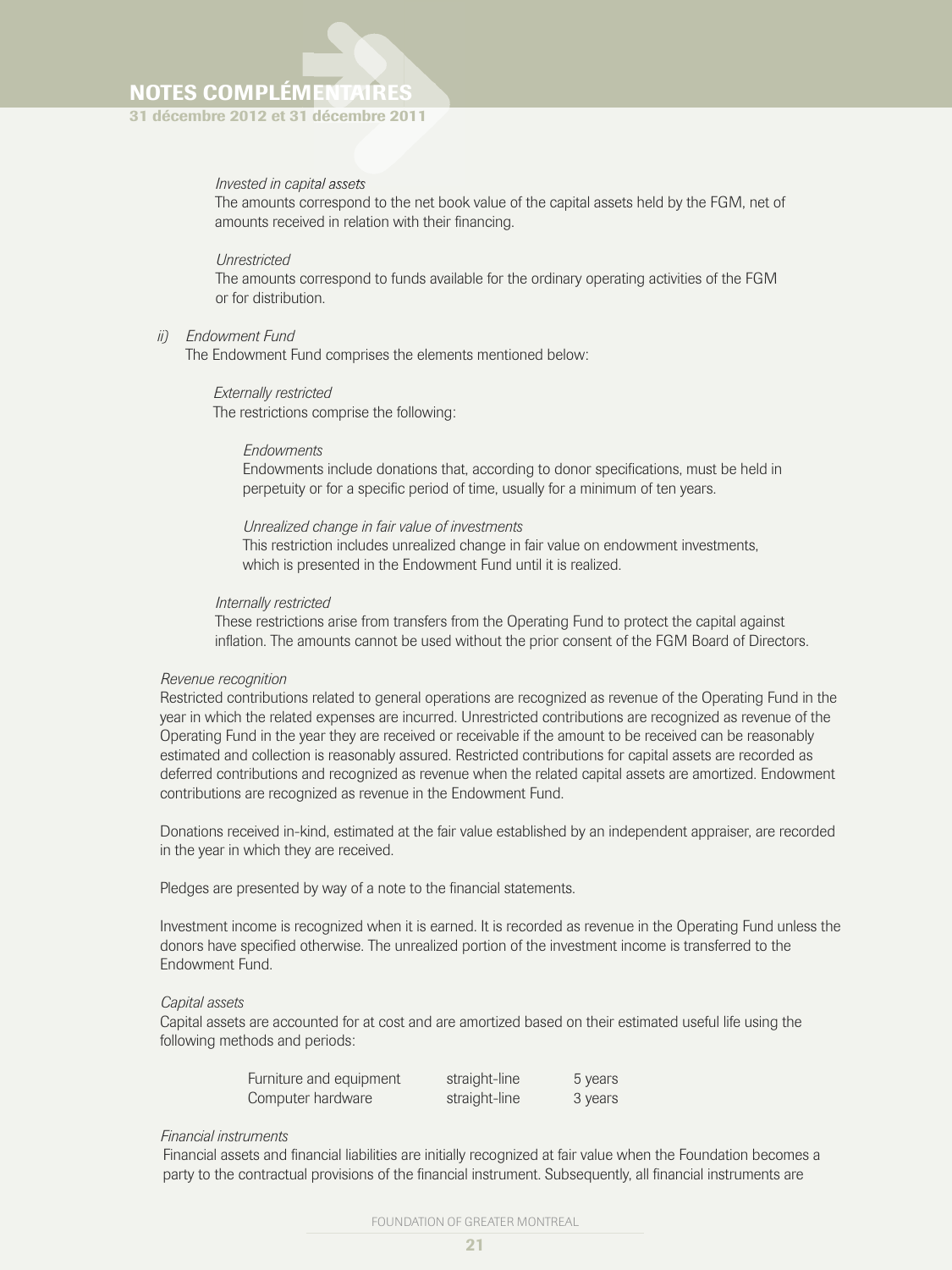## **NOTES TO THE FINANCIAL STATEMENTS**

**December 31, 2012 and December 31, 2011**

measured at amortized cost except for investments, which are measured at fair value at the balance sheet date. Investments have been valued using the bid price. Fair value fluctuations, including interest earned, interest accrued, gains and losses realized on disposal and unrealized gains and losses are included in investment income in the statement of operations and changes in fund balances.

Transaction costs related to financial instruments measured at fair value are expensed as incurred. Transaction costs related to other financial instruments are added to the carrying value of the asset or netted against the carrying value of the liability and are then recognized over the expected life of the instrument using the straight-line method. Any premium or discount related to an instrument measured at amortized cost is amortized over the expected life of the item using the straight-line method and recognized as interest income or expense.

With respect to financial assets measured at cost or amortized cost, the FGM recognizes an impairment loss, if any, when it determines that a significant adverse change has occurred during the period in the expected timing or amount of future cash flows. When the extent of impairment of a previously written-down asset decreases and the decrease can be related to an event occurring after the impairment was recognized, the previously recognized impairment loss shall be reversed in the period the reversal occurs.

#### *Allocation of expenses*

Personnel costs and employer's contributions are allocated based on proportion of time spent on activities by the employees.

#### *Use of estimates*

The preparation of financial statements in conformity with Canadian accounting standards for not-for-profit organizations requires management to make estimates and assumptions that affect the reported amounts of assets and liabilities and disclosures of contingent assets and liabilities at the date of the financial statements and the reported amounts of revenue and expenses during the reporting period. Actual results could differ from these estimates.

#### **4. Investments**

|                                                                                                                                                                                   | December 31. |            | January 1, |
|-----------------------------------------------------------------------------------------------------------------------------------------------------------------------------------|--------------|------------|------------|
|                                                                                                                                                                                   | 2012         | 2011       | 2011       |
|                                                                                                                                                                                   | \$           | \$         | \$         |
| 59,146.700 units (50,727.846 units as at<br>December 31, 2011 and 47,085.207<br>units as at January 1, 2011) of The<br>Foundation of Greater Montreal<br>Investment Fund (Note 6) | 63,045,710   | 50,887,740 | 49.247.344 |
|                                                                                                                                                                                   |              |            |            |
| Preferred Shares, redeemable after the<br>death of the last survivor of the two                                                                                                   |              |            |            |
| donors. dividend of 4.725%                                                                                                                                                        | 1.000.000    | 1.000.000  | 1.000.000  |
| Balanced mutual fund                                                                                                                                                              | 293,828      | 351,542    | 555,424    |
| Mortgage Ioan, bearing interest at                                                                                                                                                |              |            |            |
| 4.500%, maturing through 2018                                                                                                                                                     | 256,000      | 256,000    | 256,000    |
|                                                                                                                                                                                   | 64,595,538   | 52.495.282 | 51.058.768 |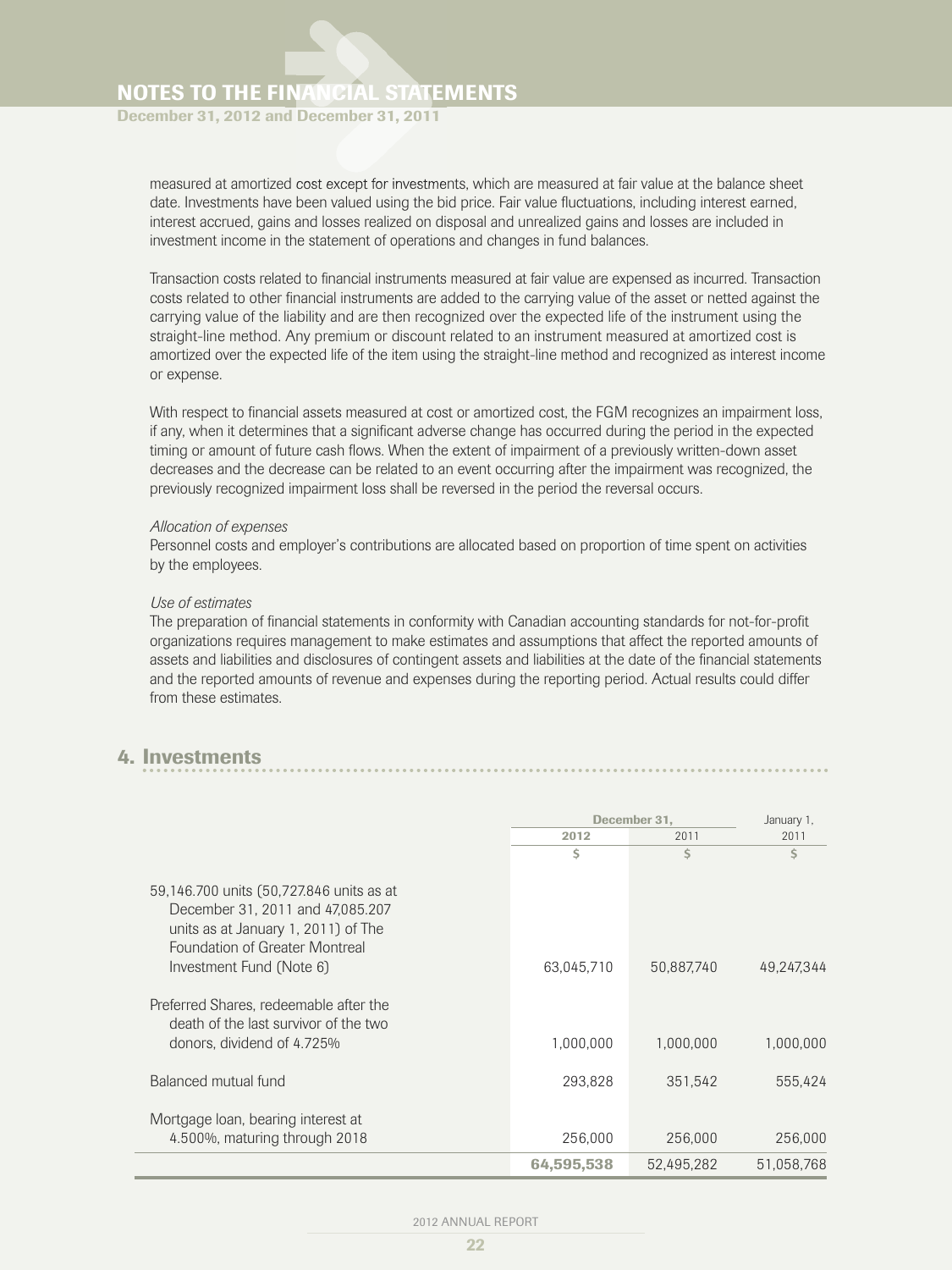## **5. Capital assets**

|                                |         | December 31, 2012           |                   |
|--------------------------------|---------|-----------------------------|-------------------|
|                                | Cost    | Accumulated<br>amortization | Net book<br>value |
|                                |         |                             | \$                |
| Furniture and equipment        | 25,889  | 19.041                      | 6,848             |
| Computer hardware              | 28,883  | 22.203                      | 6,680             |
| Management information system* | 181,151 |                             | 181,151           |
|                                | 235,923 | 41.244                      | 194,679           |

\* The management information system is not yet operational and therefore has not been amortized in 2012.

|                                              | December 31, 2011 |                             |                   |
|----------------------------------------------|-------------------|-----------------------------|-------------------|
|                                              | Cost              | Accumulated<br>amortization | Net book<br>value |
|                                              | \$                | \$                          | \$                |
| Furniture and equipment                      | 25,889            | 17,328                      | 8,561             |
| Computer hardware                            | 26,123            | 20,006                      | 6,117             |
|                                              | 52,012            | 37,334                      | 14,678            |
|                                              |                   | January 1, 2011             |                   |
|                                              | Cost              | Accumulated<br>amortization | Net book<br>value |
|                                              | \$                | \$                          | \$                |
| Furniture and equipment<br>Computer hardware | 25,280<br>24,150  | 13,879<br>16,961            | 11,401<br>7,189   |
|                                              | 49,430            | 30,840                      | 18,590            |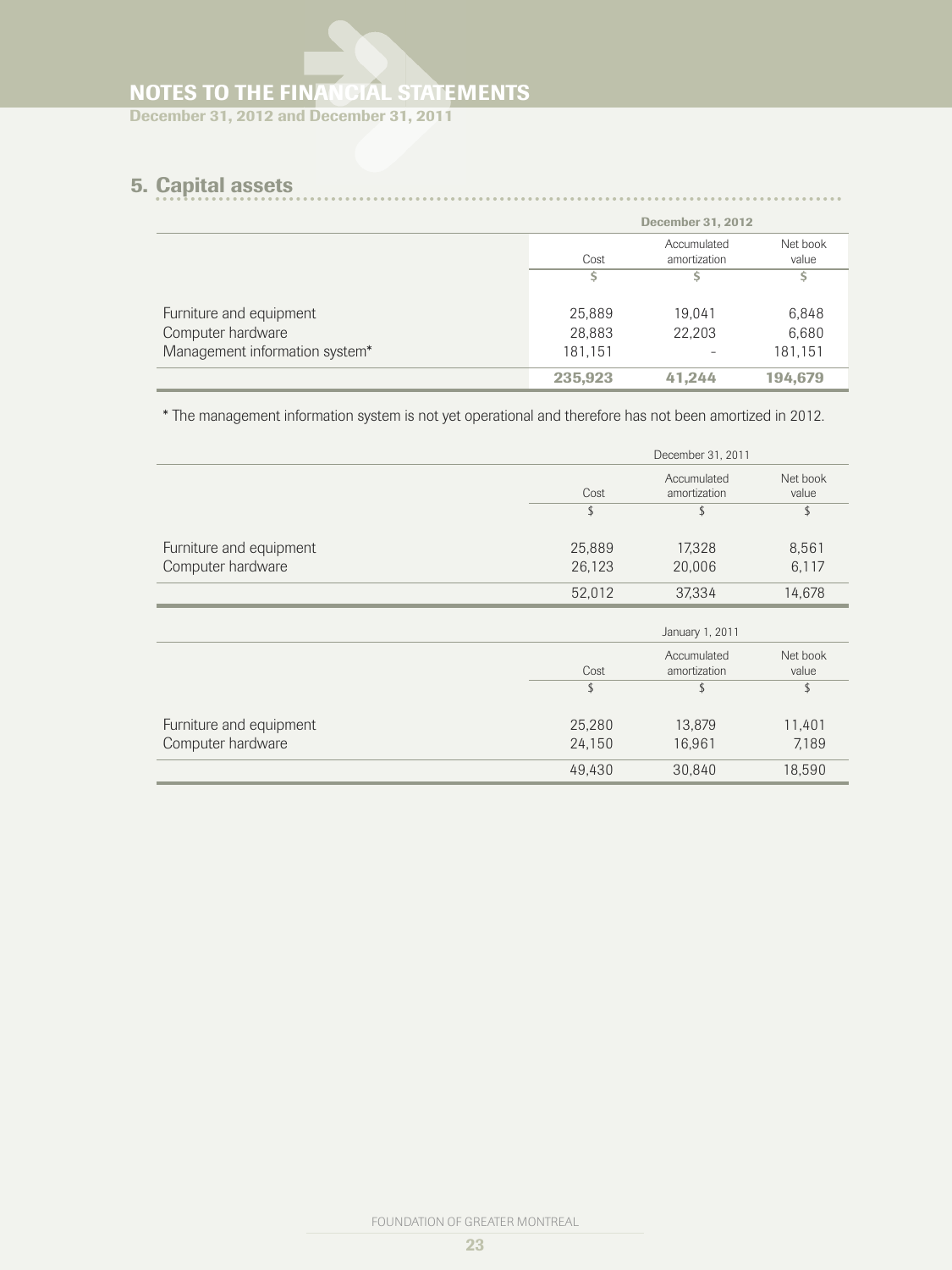### **6. The Foundation of Greater Montreal Investment Fund**

In addition to managing its own funds, the FGM manages funds entrusted to it by various entities through The Foundation of Greater Montreal Investment Fund.

Separate financial statements are prepared for The Foundation of Greater Montreal Investment Fund, which presents its investments, comprised mainly of bonds, stocks and units of shares of investment funds, at fair value. As at December 31, 2012, the fair value of the funds managed by The Foundation of Greater Montreal Investment Fund and the number of units held are as follows:

|                                                                | <b>December 31, 2012</b> |             | December 31, 2011 |             | January 1, 2011 |             |
|----------------------------------------------------------------|--------------------------|-------------|-------------------|-------------|-----------------|-------------|
|                                                                | Number                   | Fair        | Number            | Fair        | Number          | Fair        |
|                                                                | of units                 | value       | of units          | value       | of units        | value       |
|                                                                |                          | \$          |                   | \$          |                 | \$          |
| Funds belonging to<br>The Foundation<br>of Greater<br>Montreal | 59.146.700               | 63.045.710  | 50.727.846        | 50.887.740  | 47.085.207      | 49.247.344  |
| Funds managed<br>for various<br>entities                       | 68.467.064               | 72.910.552  | 64.360.488        | 64.501.326  | 59.932.107      | 62.638.362  |
|                                                                | 127.613.764              | 135,956,262 | 115.088.334       | 115.389.066 | 107.017.314     | 111.885.706 |

## **7. Line of credit**

The FGM has access to an authorized line of credit of \$100,000 (\$100,000 as at December 31, 2011 and nil as at January 1, 2011), bearing interest at prime rate plus 3%. As at December 31, 2012 and December 31, 2011, the line of credit was not used.

#### **8. Deferred contributions**

Deferred contributions amounting to \$20,000 consists of external resources received in relation with a fundraising activity and not yet expensed as at December 31, 2012.

| 2012 | 2011             |
|------|------------------|
|      |                  |
|      |                  |
|      |                  |
|      |                  |
|      | 20,000<br>20,000 |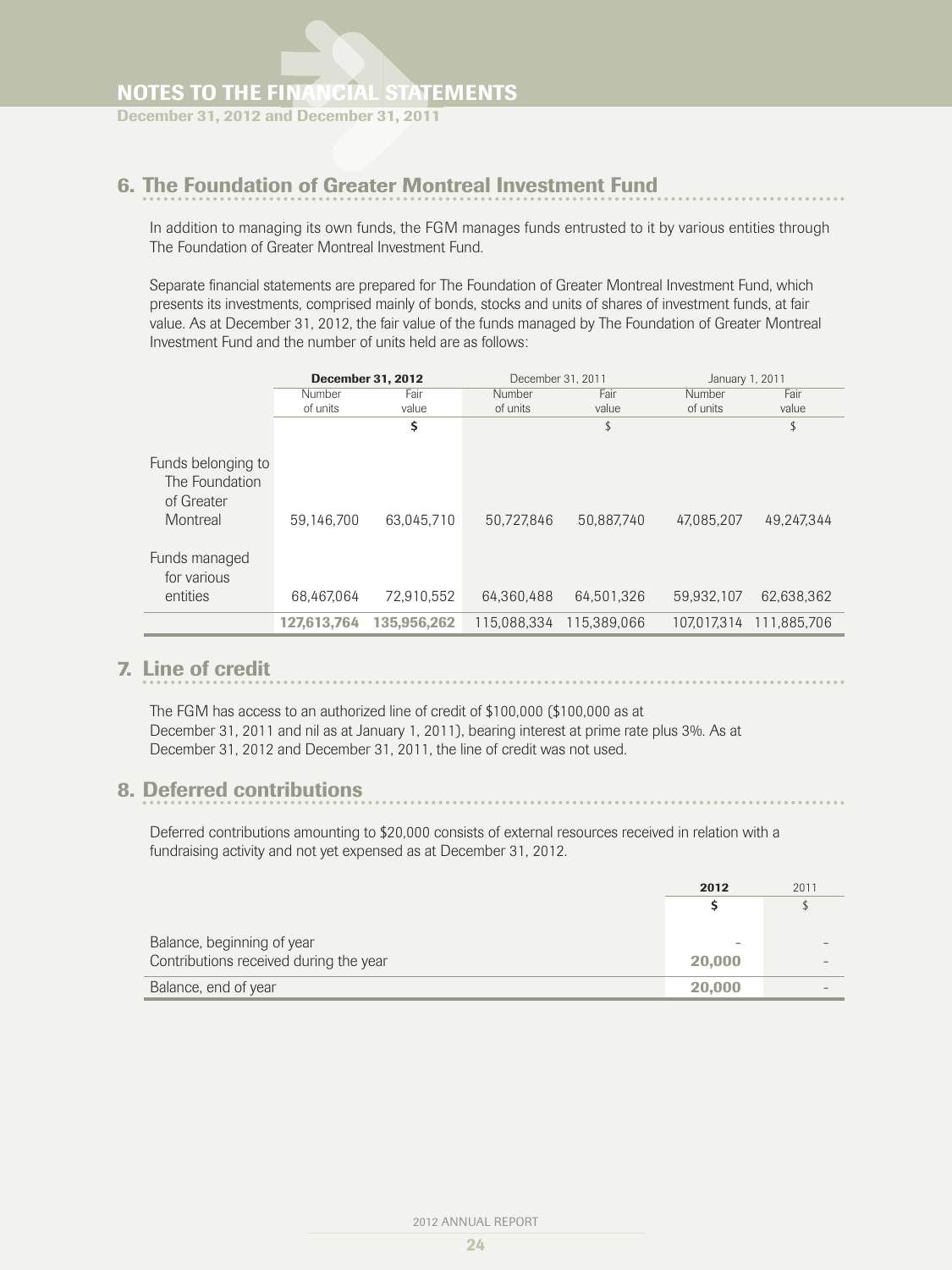Deferred contributions related to capital assets of \$125,000 consists of external resources which the donor has restricted to a specific purpose, namely for the management information system, received in relation with a fundraising activity.

|                                                                      | 2012    | 2011 |
|----------------------------------------------------------------------|---------|------|
|                                                                      |         |      |
| Balance, beginning of year<br>Contributions received during the year | 125,000 |      |
| Balance, end of year                                                 | 125,000 |      |

### **9. Externally restricted – Endowment**

*i) Composition*

The externally restricted amounts are distributed as follows:

|                                 |            | December 31, |                             |
|---------------------------------|------------|--------------|-----------------------------|
|                                 | 2012       | 2011         | 2011                        |
|                                 |            | \$           |                             |
|                                 |            |              |                             |
| <b>Endowments</b>               | 63.851.991 | 54.865.728   | 50.983.148                  |
| Unrealized change in fair value |            |              |                             |
| of endowment investments        | 223.414    |              | $(2,578,460)$ $(1,527,803)$ |
|                                 |            |              |                             |
|                                 | 64,075,405 | 52.287.268   | 49.455.345                  |

#### *ii) Endowments*

Following the agreements between the donors, the Conseil des arts et des lettres du Québec and the FGM, some donations remain the property of the FGM in perpetuity, for a minimal period of10 years or for a period of less than 10 years. The externally restricted amounts are distributed as follows:

|                                   | December 31, |            | January 1. |
|-----------------------------------|--------------|------------|------------|
|                                   | 2012         | 2011       | 2011       |
|                                   |              |            |            |
|                                   |              |            |            |
| Perpetuity                        | 57.197.898   | 49.498.129 | 47,545,193 |
| For a minimal period of 10 years  | 5,775,046    | 4.483.306  | 3,437,955  |
| For periods of less than 10 years | 879.047      | 884.293    |            |
|                                   | 63,851,991   | 54,865,728 | 50.983.148 |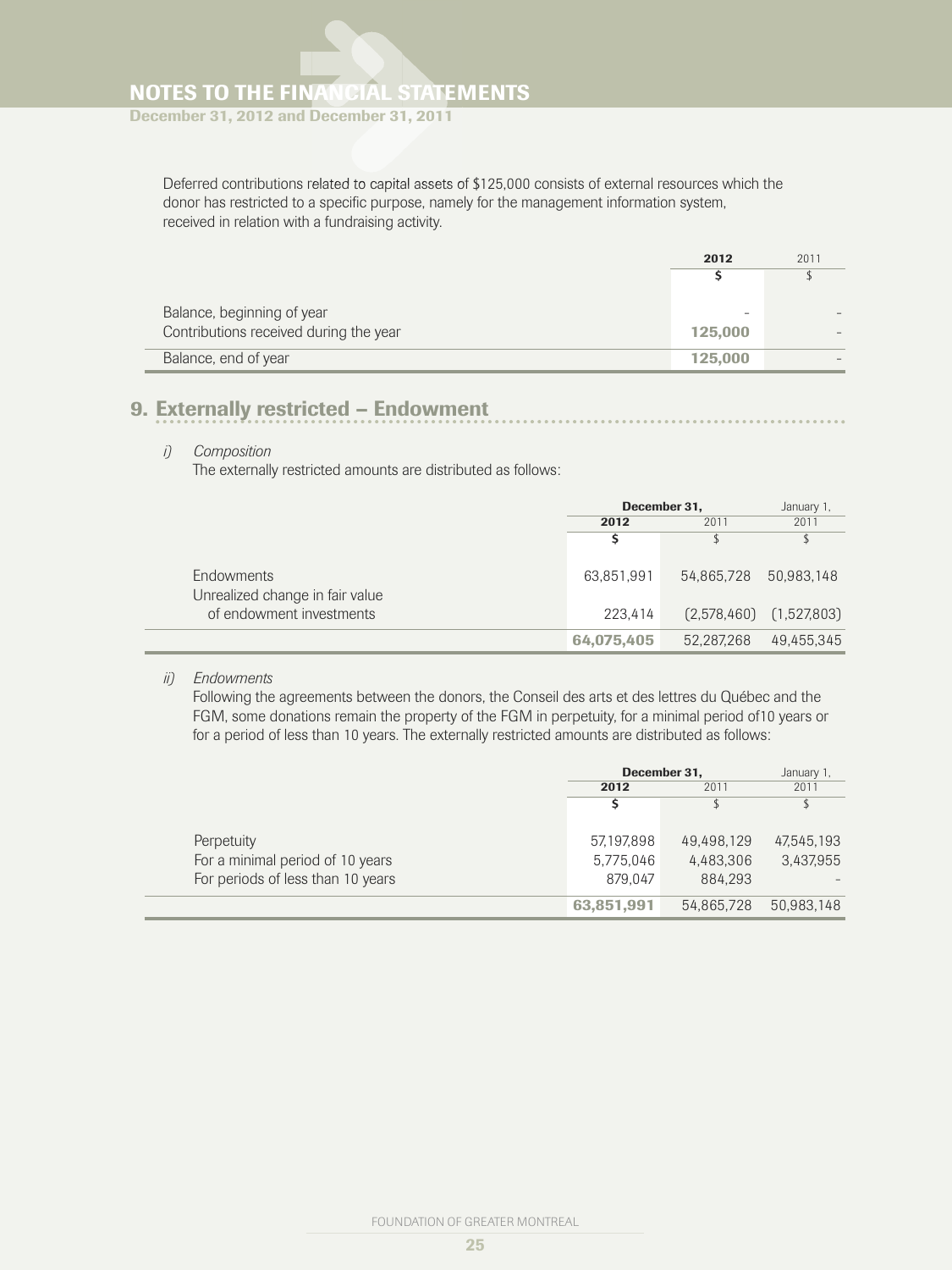## **NOTES TO THE FINANCIAL STATEMENTS**

**December 31, 2012 and December 31, 2011**

#### **10. Revenue**

*i) Donations*

During the year, the FGM received donations of \$9,098,358 (\$4,099,749 in 2011). Donations for 2012 include an amount of \$50,095 (\$114,154 in 2011) regarding life insurance premiums paid for which the FGM is the beneficiary of the proceeds.

*ii) Realized investment income*

|                                             | 2012      | 2011    |
|---------------------------------------------|-----------|---------|
|                                             |           |         |
|                                             |           |         |
| Units of The Foundation of Greater Montreal |           |         |
| Investment Fund                             | 2,140,376 | 648,931 |
| Other investments                           | 56.548    | 56.520  |
|                                             | 2,196,924 | 705.451 |

*iii) Management fees*

|                                       | 2012      | 2011      |
|---------------------------------------|-----------|-----------|
|                                       | S         |           |
|                                       |           |           |
| The Foundation of Greater Montreal    |           |           |
| Investment Fund                       | 615.041   | 573.583   |
| Less: professional fees attributable  |           |           |
| to The Foundation of Greater Montreal | (270.540) | (247.647) |
|                                       | 344.501   | 325.936   |

*iv) Administration fees* **2012** 2011 **\$** \$ The Foundation of Greater Montreal 690, 690, 690, 693,710 Investment Fund unitholders Less: professional fees attributable to The Foundation of Greater Montreal (307,062) (285,716) **383,100** 347,994

### **11. Pledges**

The FGM has received, as at December 31, 2012, pledges amounting to \$770,000 which will be cashed from year 2013 to 2016.

. . . . . . . . . . . . . . . . . . . .

## **12. Commitments**

Under a free of charge lease, the FGM shall pay the annual operating charges related to the use of the premises. On an annual basis, the commitment is estimated to be \$56,000.

The FGM is also committed for a total amount of \$180,000 under contracts for the acquisition and development of a management information system. The amounts should be paid in 2013.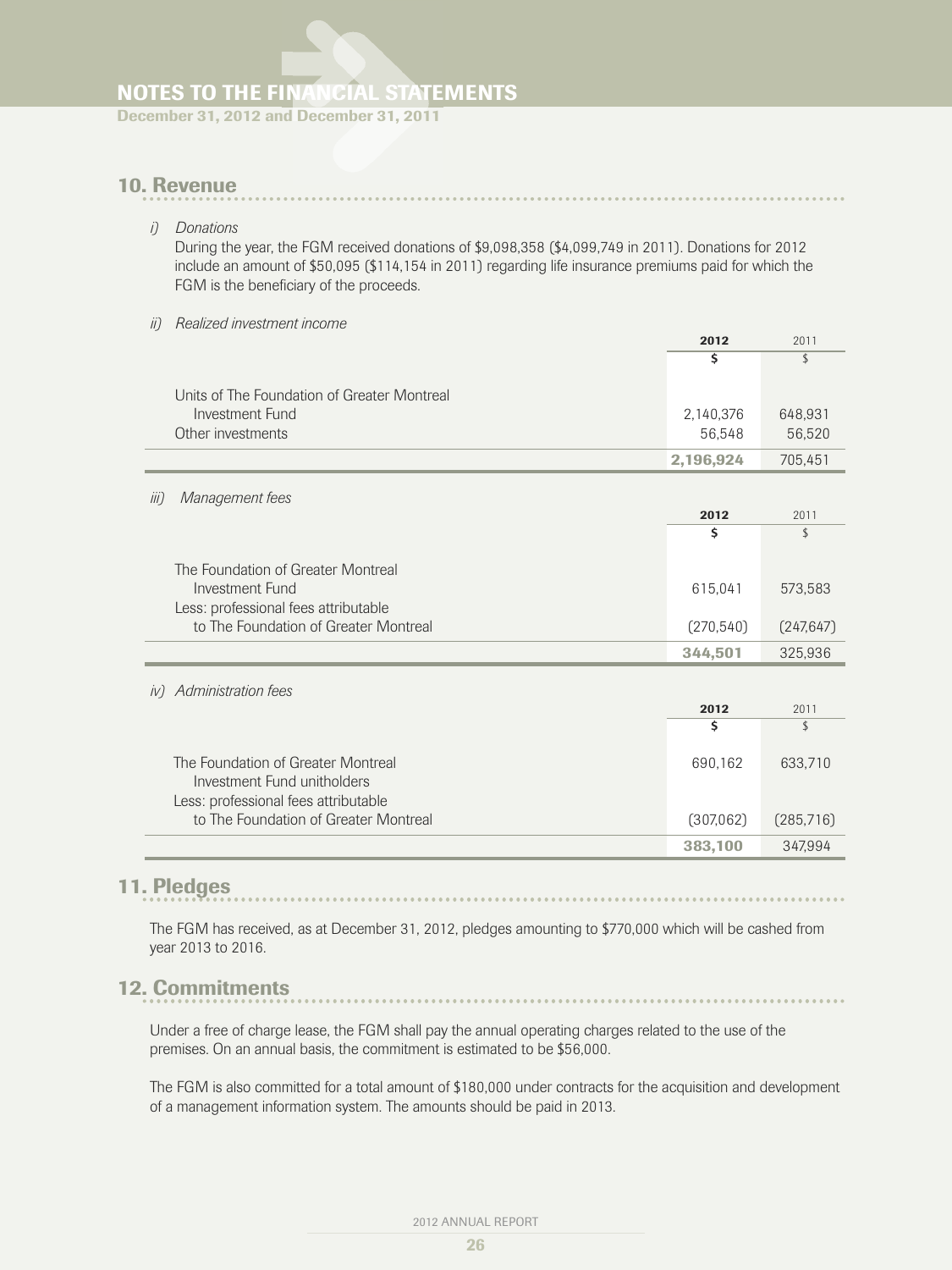### **13. Financial instruments**

Because of its financial assets and liabilities, the FGM is exposed to the following risks related to the use of financial instruments:

#### *Interest rate risk*

A portion of the investments of The Foundation of Greater Montreal Investment Fund, in which the FGM holds units, is invested in bonds and debentures, which bear interest at a fixed rate. The mortgage loan also bears interest at a fixed rate. Consequently, a change in market interest rate will have an impact on the fair value of the units held by the FGM and the mortgage loan.

#### *Foreign currency risk*

A portion of the investments of The Foundation of Greater Montreal Investment Fund, in which the FGM holds units, is invested in shares and interests in equity funds invested in foreign countries. The units held by the FGM are consequently exposed to changes in foreign currencies. The same applies to the earned income associated with these units.

#### *Price risk*

Price risk is the risk that the investment return of The Foundation of Greater Montreal Investment Fund, in which the FGM holds units, is exposed to risk that arises from fluctuation of market indexes and the degree of volatility of those indexes.

#### *Credit risk*

Credit risk is primarily attributable to the fact that a portion of the investments of The Foundation of Greater Montreal Investment Fund, in which the FGM holds units, is invested in bonds and debentures.Therefore, there is a credit risk that the bond or debenture issuers will be unable to pay their obligations towards the Investment Fund, and this will have an impact on the assets of the FGM.

FONDATION DU GRAND MONTRÉAL